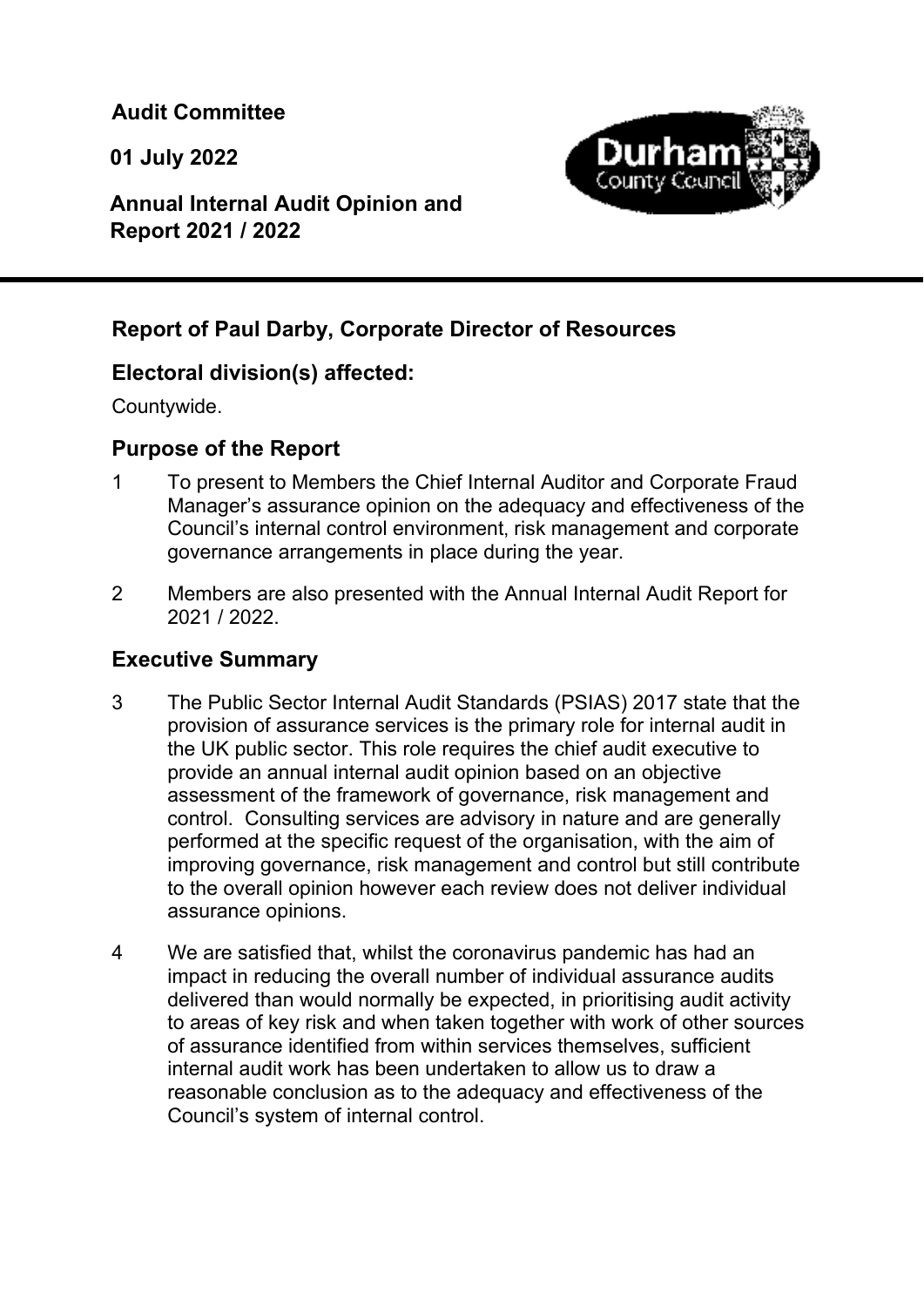- 5 Based on the work undertaken, we are able to provide a **Moderate** overall assurance opinion on the adequacy and effectiveness of the governance, risk management and internal control operating across the Council in 2021/2022. The level and nature of internal audit work undertaken has therefore not required the Chief Internal Auditor and Corporate Fraud Manager to provide a formal Limitation on the Opinion to be delivered and as such there are no qualifications to this opinion. This moderate opinion ranking provides assurance that there is a sound system of control in place, but there are some weaknesses and evidence of non-compliance with controls or ineffective controls.
- 6 Given the unprecedented impact of the coronavirus pandemic which was evident throughout the majority of the financial year 2021/2022 and which required the Council to adapt and deliver its services in new and innovative ways which when taken within a context of change the Council continues to face, the reduction in resources and the increasing diverse nature of the Internal Audit Plan, this assurance opinion should be regarded as positive.
- 7 Despite the challenges faced the Council has continued to progress a number of significant developments and projects which include the replacement of a significant IT system in Adults Social Care and various commercial investment and regeneration projects. It has actively provided ongoing Covid-19 advice, information, and support to County Durham residents and has supported eligible businesses and the self-employed across the county dealing with the economic impact of the pandemic through the release of a range of government funded grants.
- 8 The Council's Company governance arrangements where the Council has a significant interest or control in a company have also continued to progress through a corporate group. During the year the Group has considered the Council's strategic approach to, and structure of, its Companies and joint venture arrangements. Updates on the Group's work are periodically presented to the Corporate Management Team, which considered proposals to amend the governance arrangements to ensure appropriate member oversight of Council companies in their capacity as shareholder.
- 9 Reviews undertaken during 2021/2022 have referred to unsatisfactory compliance with the Council's Policies and Procedures. It is recognised that the Council is on a continuing journey and it is evident that there is a clear direction and drive from the organisation to change the culture and behaviours. It is important that internal audit contributes where it can to assist the organisation achieve its objectives and continually add value.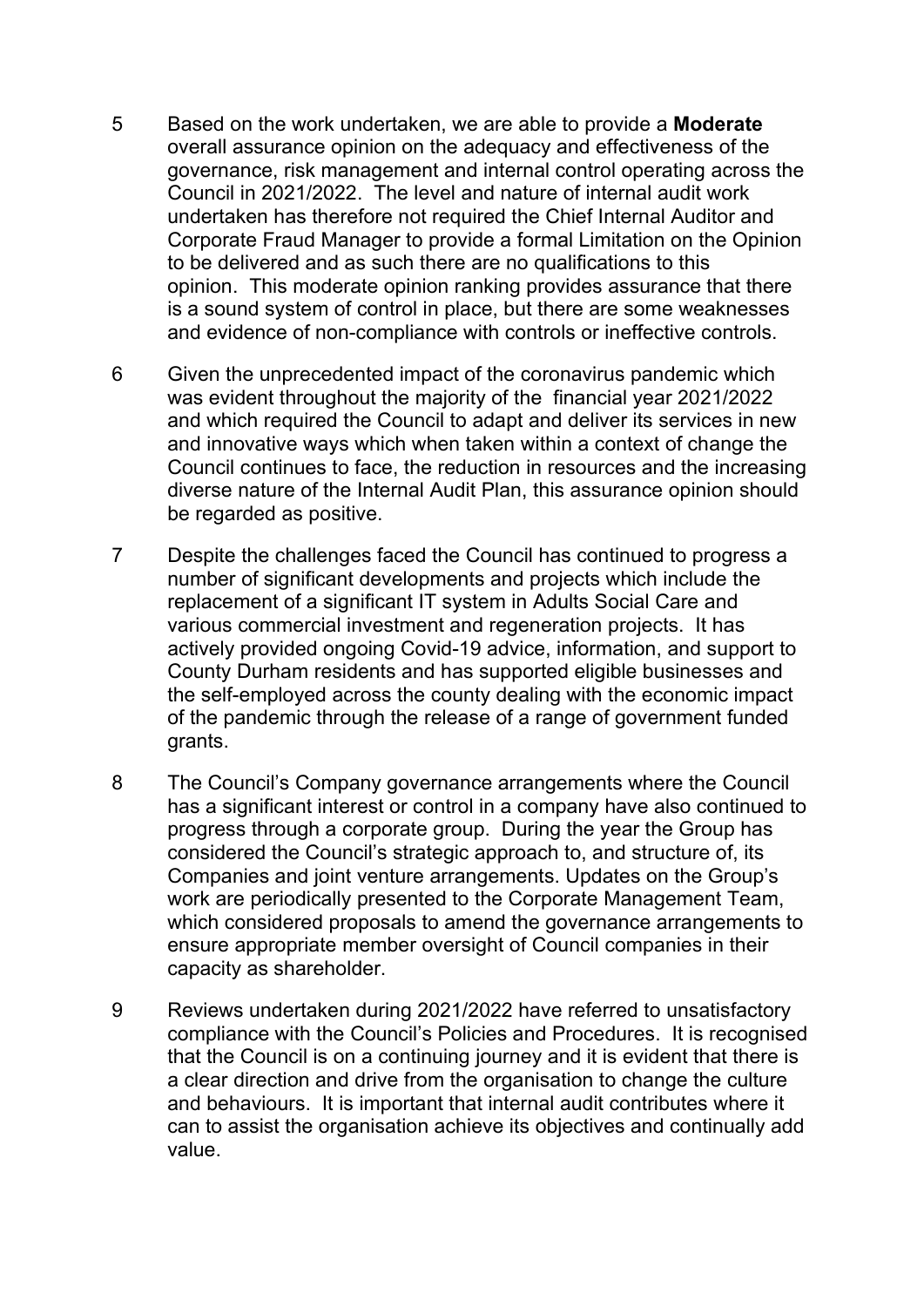10 During the year internal audit issued five 'Limited' assurance opinions which is and minimal increase on the previous years, three of which related to schools. Limited assurance opinions are issued where there are significant concerns about the system of internal control or an absence of controls which could put the process or system objectives at risk and urgent improvement is needed.

## **Recommendation**

- 11 Members are asked to:
	- (a) note the content of the Annual Internal Audit Report for 2021/2022 at Appendix 2;
	- (b) note the overall 'moderate' opinion provided on the adequacy and effectiveness of the Council's governance, risk management and internal control environment for 2021/2022.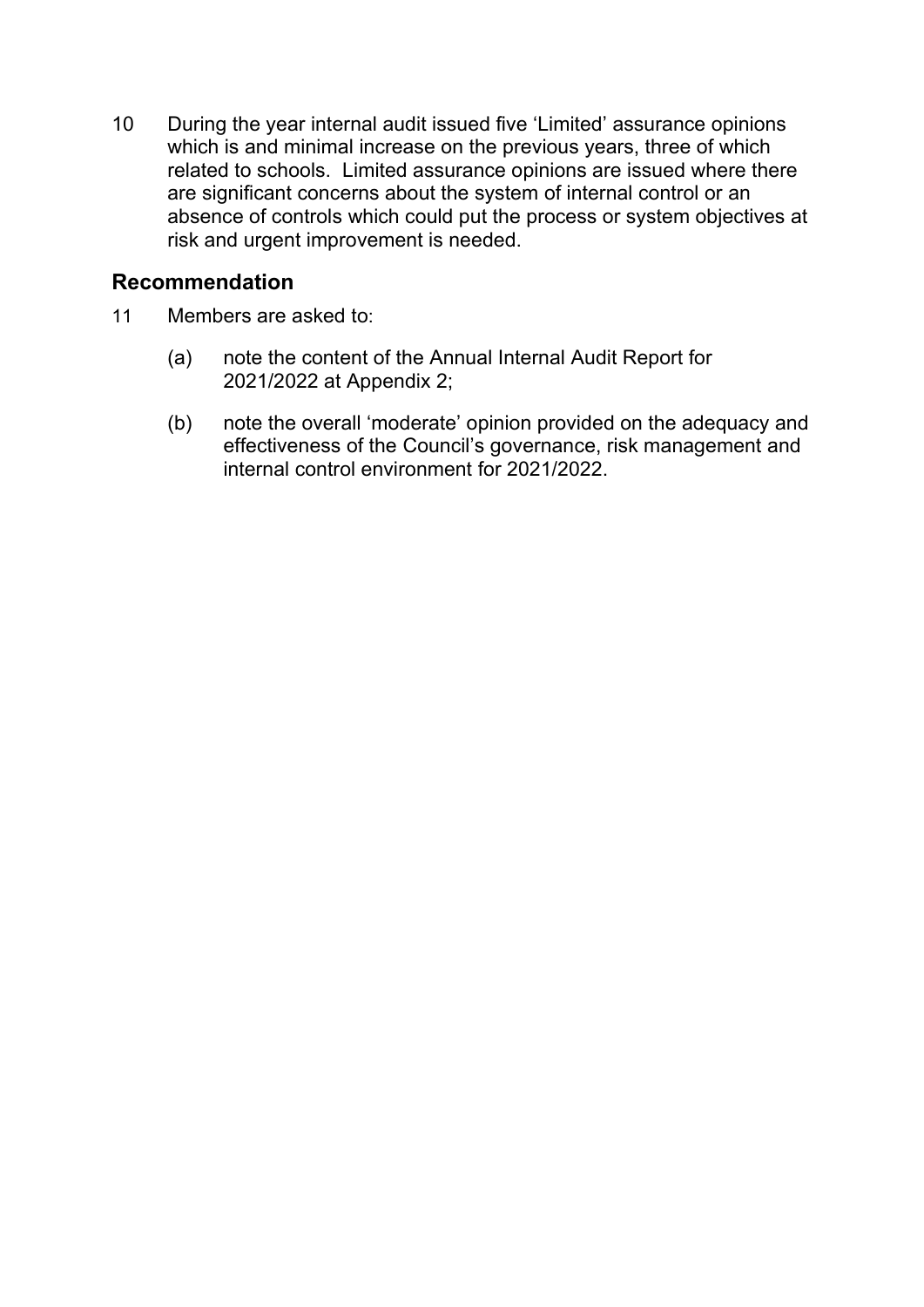## **Background**

- 12 The Public Sector Internal Audit Standards (PSIAS) established in 2013 and revised in 2017 are the agreed professional standards for internal audit in local government. PSIAS was the Code under which the Internal Audit Service operated during 2021/2022. It sets out the requirement for the Chief Internal Auditor and Corporate Fraud Manager ("Chief Audit Executive") to report to officers and the Audit Committee ("The Board") to help inform their opinions on the effectiveness of the Internal Control environment in operation within the Council.
- 13 The Annual Internal Audit Report should therefore be considered in the context of fulfilling the above requirement.
- 14 The annual internal audit opinion contributes to the completion of the Annual Governance Statement (AGS). It is specifically timed to be considered as part of the Council's annual review of governance and internal control.
- 15 Internal Audit therefore has a professional duty to provide an unbiased and objective view of the Council's Internal Control environment. Internal Audit is independent of the processes that it evaluates and as such reports to Corporate Management Team and the Audit Committee.
- 16 No system of internal control can provide absolute assurance against material misstatement or loss, nor can internal audit give absolute assurance.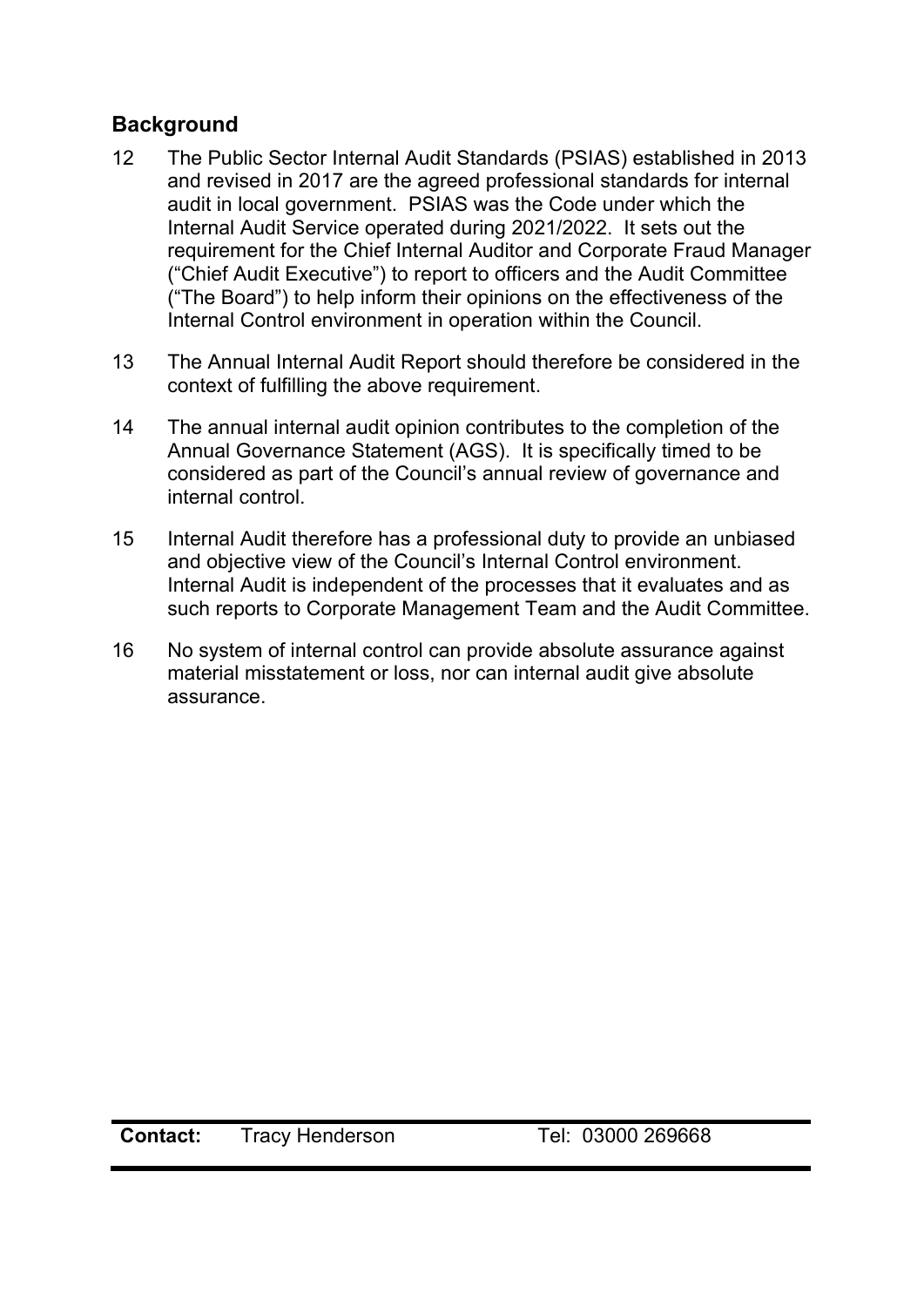## **Appendix 1: Implications**

## **Legal Implications**

The Accounts and Audit Regulation 2015 (Part 2, Section 5) states a relevant authority must undertake an effective internal audit to evaluate the effectiveness of its risk management, control and governance processes, taking into account public sector internal audit standards or guidance.

Completion of the Annual Internal Audit Opinion ensures compliance with both the Public Sector Internal Audit Standards 2017 and the Accounts and Audit Regulations 2015

Furthermore, internal audit assists the Corporate Director of Resources in fulfilling their duties under Section 151 of the Local Government Act 1972 which requires each Local Authority to make arrangements for the proper administration of their financial affairs.

## **Finance**

There are no direct financial implications associated with this report.

Internal Audit work has clear and direct effects, through recommendations made, to assist in improving value for money obtained, the probity and propriety of financial administration, and / or the management of operational risks.

## **Consultation**

All Corporate Directors and Heads of Service.

## **Equality and Diversity / Public Sector Equality Duty**

There are no equality and diversity / public sector equality duty implications as a result of this report.

### **Climate Change**

There are no climate change implications as a result of this report.

## **Human Rights**

There are no human rights implications as a result of this report.

## **Crime and Disorder**

There are no crime and disorder implications as a result of this report.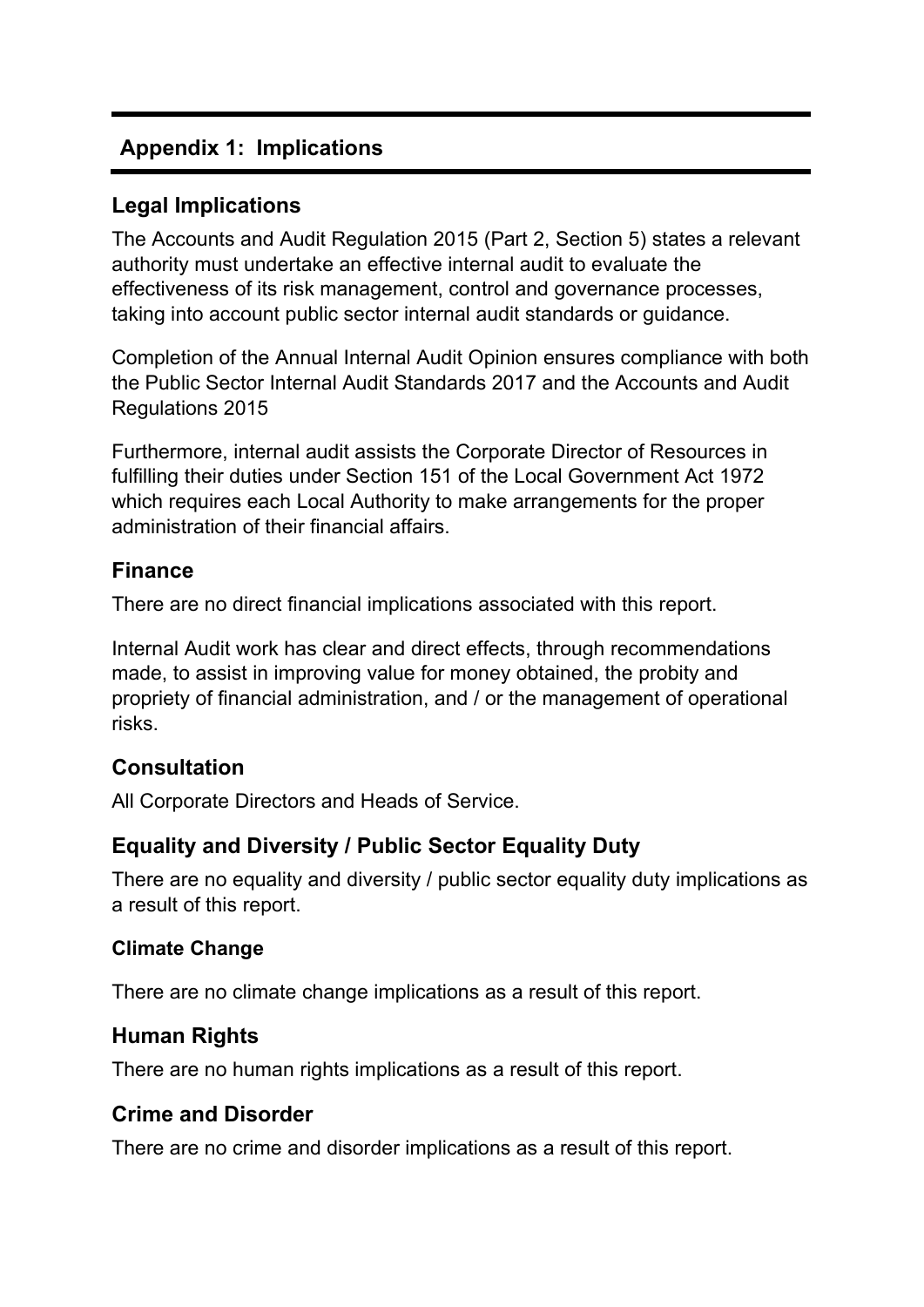# **Staffing**

There are no staffing implications as a result of this report.

## **Accommodation**

There are no accommodation implications as a result of this report.

## **Risk**

The key risk is that the Chief Internal Auditor and Corporate Fraud Manager is unable to deliver an annual opinion to inform the Annual Governance Statement. To mitigate this risk, a defined process exists within the Service to carry out effective performance management and as such assurance is reflected in reports to the Audit Committee. Any issues with performance would be reported to the Audit Committee where further action would be agreed and overseen.

## **Procurement**

There are no procurement implications as a result of this report.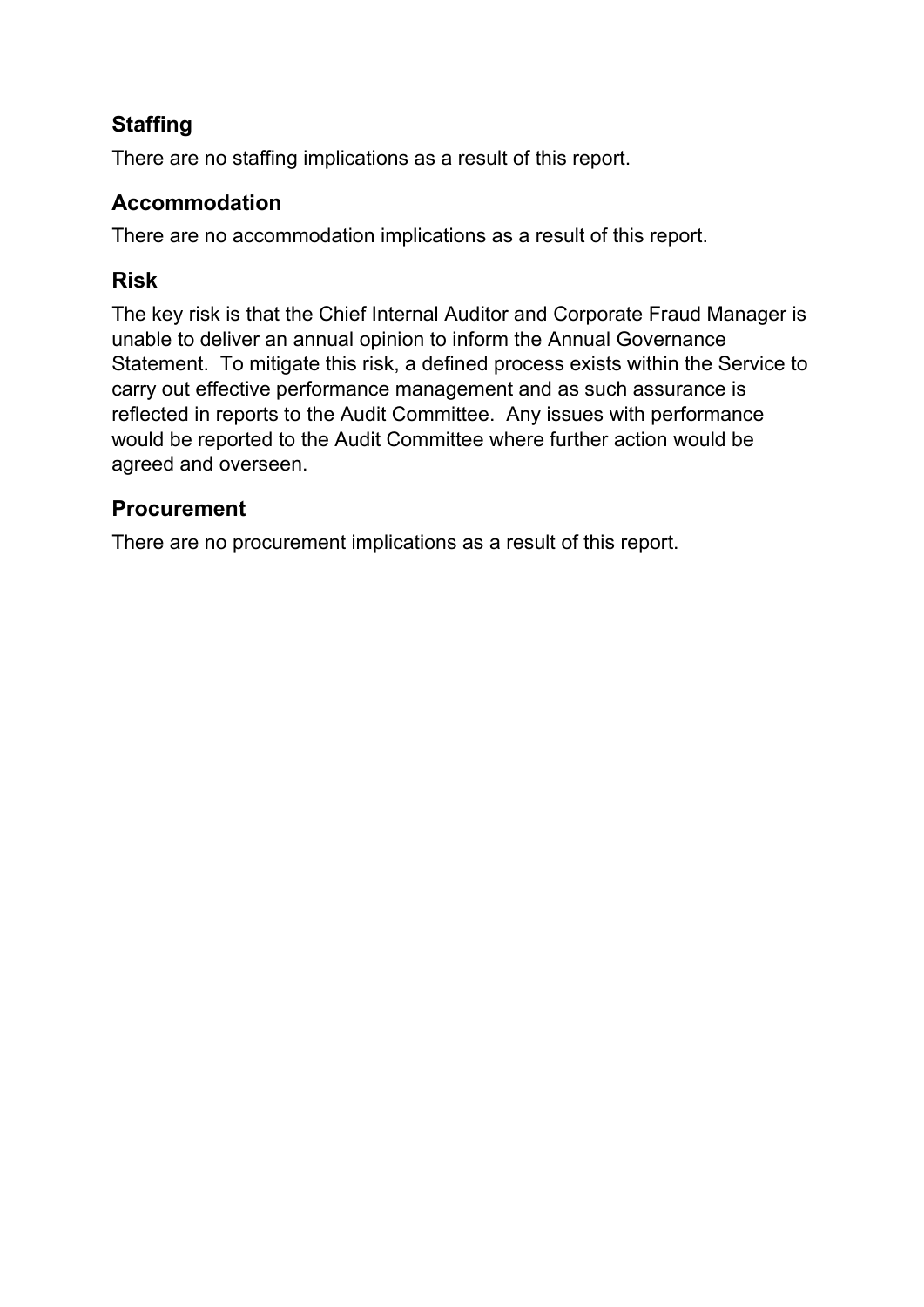Appendix 2



# **INTERNAL AUDIT**

# **ANNUAL REPORT**

**2021 / 2022**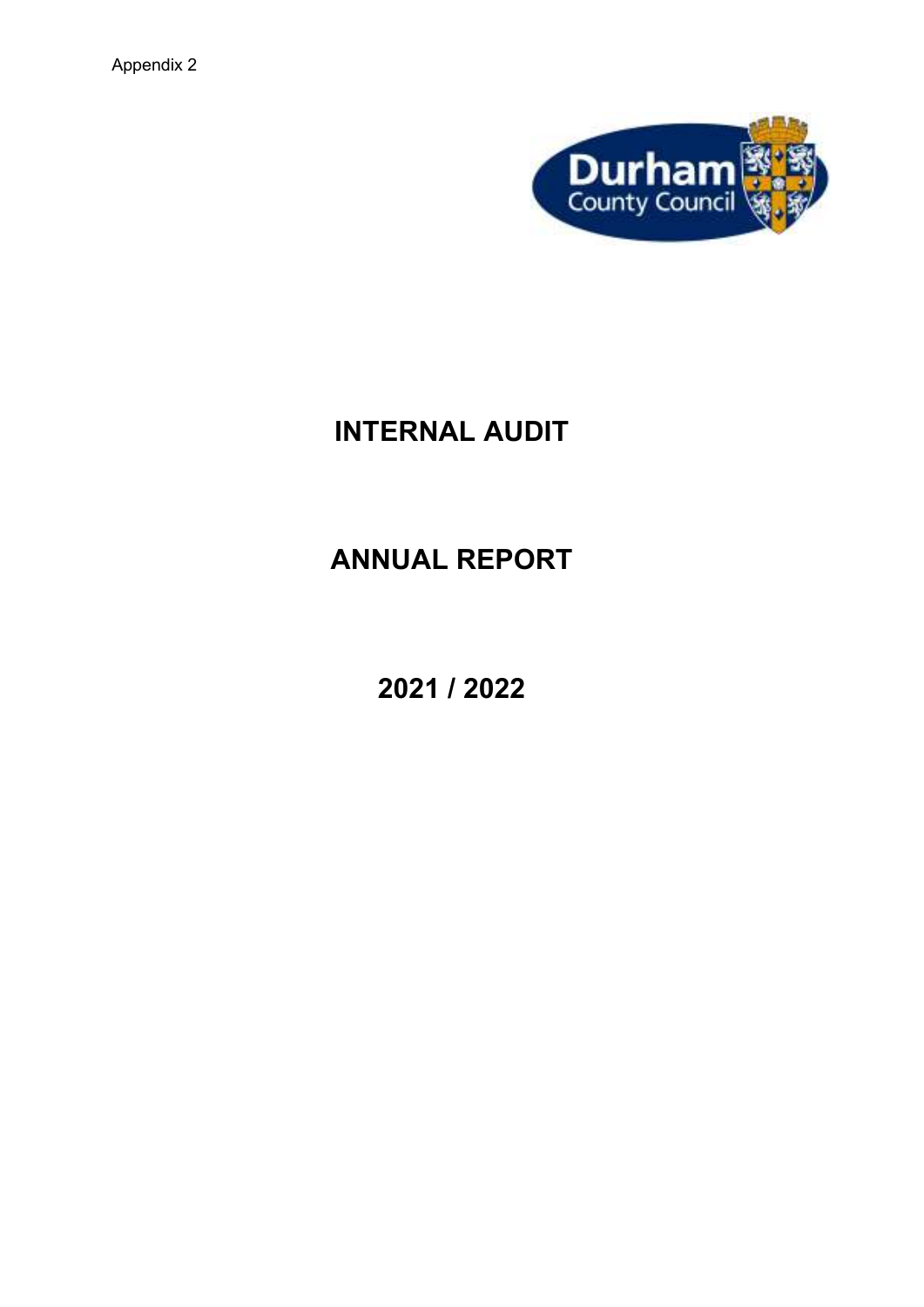#### **CONTENTS**

- 1. Introduction and Background
- 2. Service Provided and Audit Methodology
- 3. Types of Audit Work Carried Out
- 4. Audit Quality Assurance Framework
- 5. Summary of Work Carried Out
- 6. Key Areas for Opinion
- 7. Audit Opinion Statement

#### **APPENDICES**

Appendix A: Performance Indicators

Appendix B: Key Advice and Consultancy Work

Appendix C: Control Issues, Limited Assurance Opinions and Fraud and Irregularity

Appendix D: Assurance Opinion Methodology

Appendix E: Summary of Assurance Work 2021/2022

Appendix F: External Quality Assessment of Comformance to the Public Sector Internal Audit Standards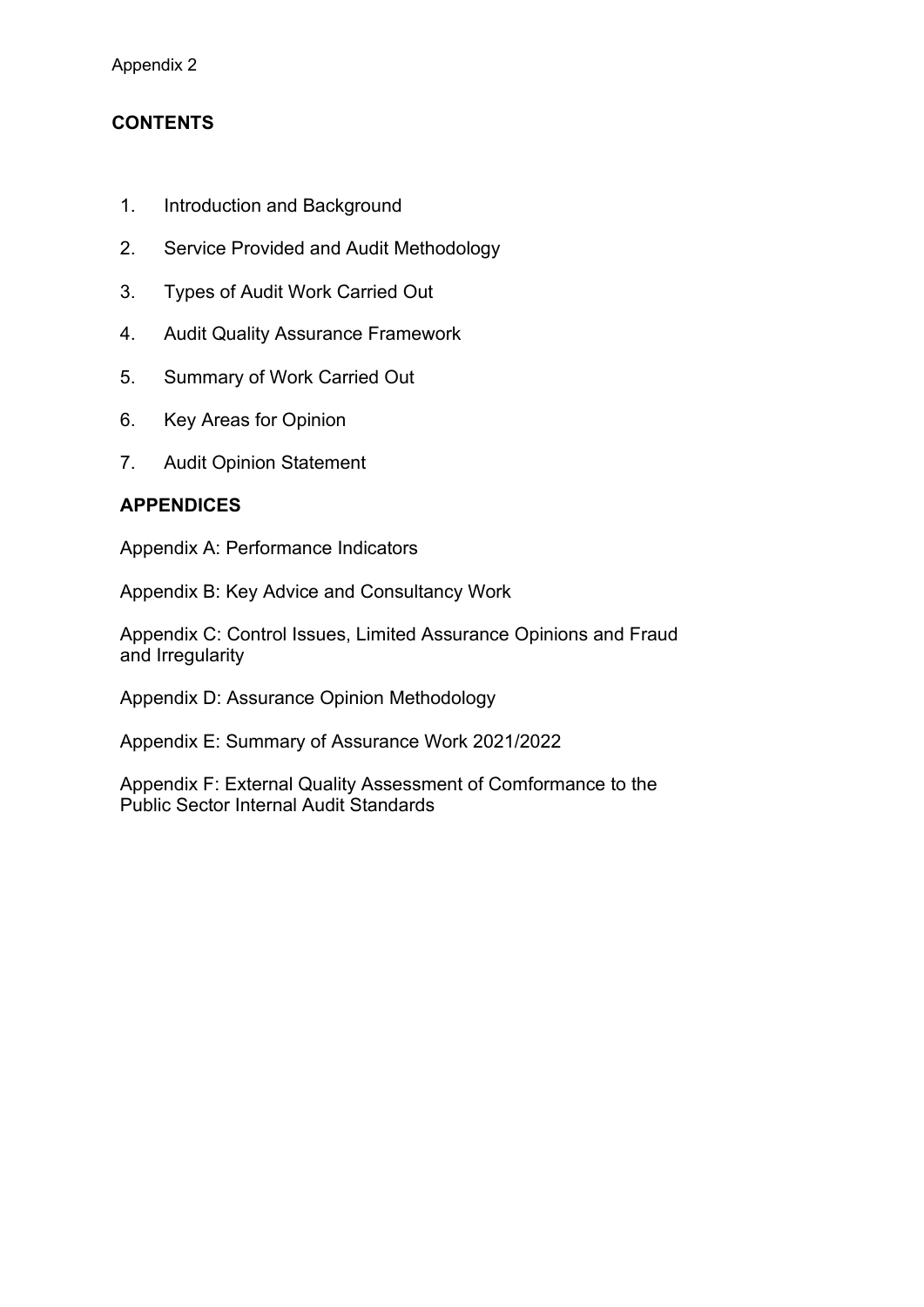#### **1. Introduction and Background**

- 1.1 This report summarises the work carried out by internal audit during the financial year 2021/2022 and provides assurance on the effectiveness of the Council's internal control environment, risk management and corporate governance arrangements in place during the year.
- 1.2 The requirement for an internal audit function is implied by Section 151 of the Local Government Act 1972 which requires Local Authorities 'make arrangements for the proper administration of their financial affairs and ensure that one of its officers has responsibility for the administration of those affairs". Authority has been delegated to the Corporate Director of Resources to fulfil this function.
- 1.3 Part 2, Regulation 5 of the Accounts and Audit Regulations 2015 requires that "A relevant authority must undertake an effective internal audit to evaluate the effectiveness of its risk management, control and governance processes, taking into account public sector internal auditing standards or guidance".
- 1.4 From 1 April 2013 Public Sector Internal Audit Standards (PSIAS) define the proper internal control practices alongside the Chartered Institute of Public Finance and Accountancy (CIPFA) Local Government Application Note.
- 1.5 This report fulfils the requirement of PSIAS 2450 for the Chief Internal Auditor and Corporate Fraud Manager ("Chief Audit Executive") to provide an annual report to the Audit Committee ("The Board") timed to support the Annual Governance Statement (AGS).
- 1.6 The report sets out:
	- The annual internal audit opinion on the overall adequacy and effectiveness of the Council's framework of governance, risk management and control (i.e. the control environment);
	- A summary of the audit work carried out from which the opinion is derived;
	- Details of the quality assurance arrangements in place during 2021/2022 which incorporates the outcomes of the self assessment completed in June 2021 and the external quality assessment carried out by CIPFA in February 2022 to ensure conformance with the PSIAS.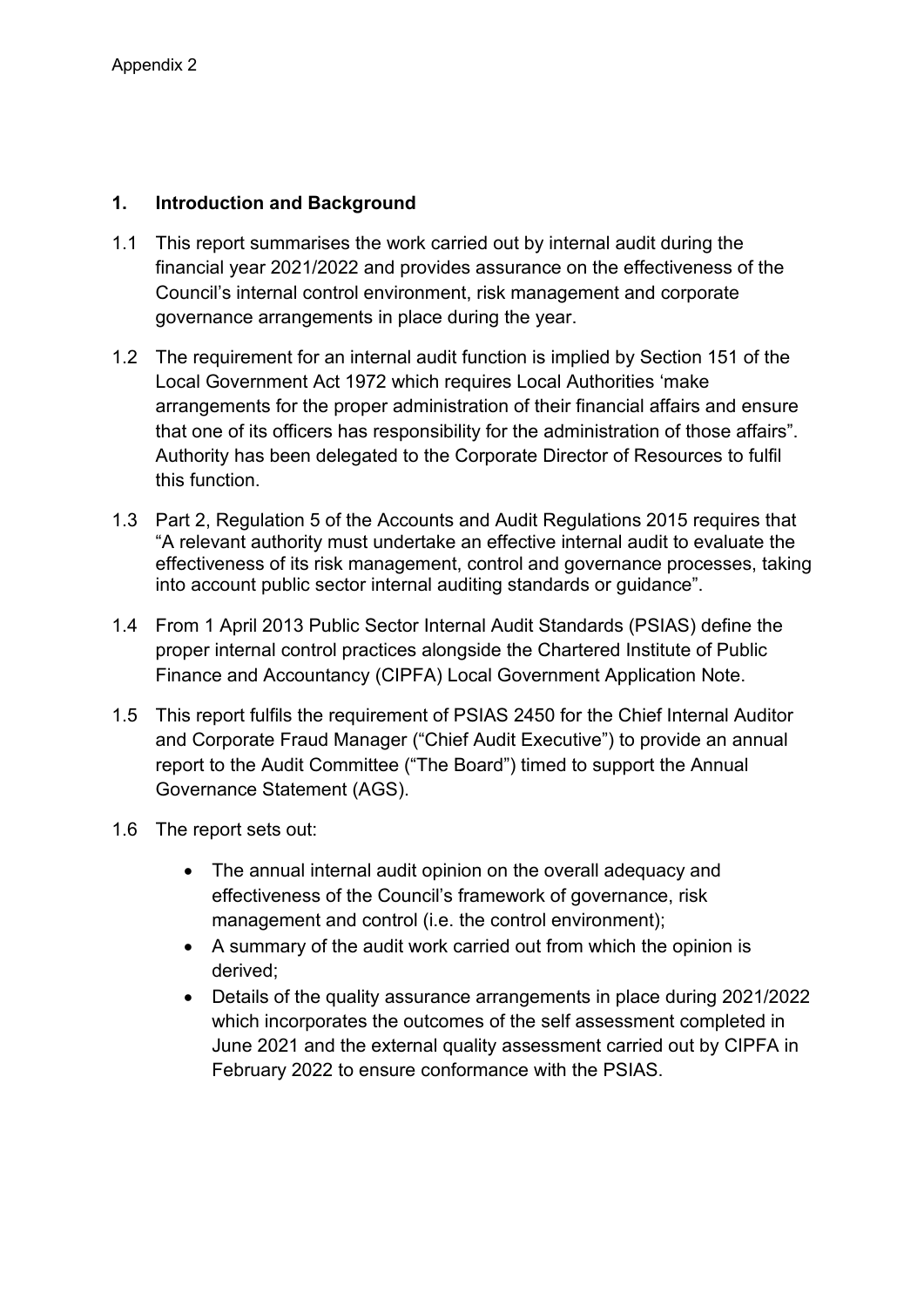### **2. Service Provided and Audit Methodology**

- 2.1 Internal Audit is an independent, objective assurance and consultancy activity designed to add value and improve an organisation's operations.
- 2.2 The primary objective of internal audit is to provide an independent and objective opinion on the Council's control environment.
- 2.3 The Internal Audit Charter, agreed by Corporate Management Team and the Audit Committee, establishes and defines the terms of reference and audit strategy for how the service is to be delivered. Audit services are also provided to a number of external clients including Durham's Police and Crime Commissioner and Durham Constabulary, Durham and Darlington Fire and Rescue Authority, Peterlee Town Council, Spennymoor Town Council, Shotton Parish Council, Horden Parish Council, Monk Hesleden Parish Council, Trimdon Parish Council and the Durham and Mountsett Crematoria Joint Committees. The service is also responsible for the internal audit of the Durham County Pension Fund.
- 2.4 The agreed audit strategy to provide independent assurance, is summarised as follows:
	- To work in consultation with senior management teams and other providers of assurance to prepare strategic and annual audit plans.
	- To carry out planned assurance reviews of the effectiveness of the management of operational risks in all key service activities/systems over a rolling five year programme (Strategic Audit Plan).
	- To carry out assurance reviews of the management of strategic risks where the effective management of the risk is heavily dependent on identified controls.
	- To carry out annual reviews of key risks where a high level of assurance is required to demonstrate the continuous effectiveness of internal controls, for example those associated with key financial and non-financial systems.
	- To use a Control Risk Assessment (CRA) methodology to focus audit resources on providing assurance on key controls where there is little or no other independent assurance on their adequacy or effectiveness.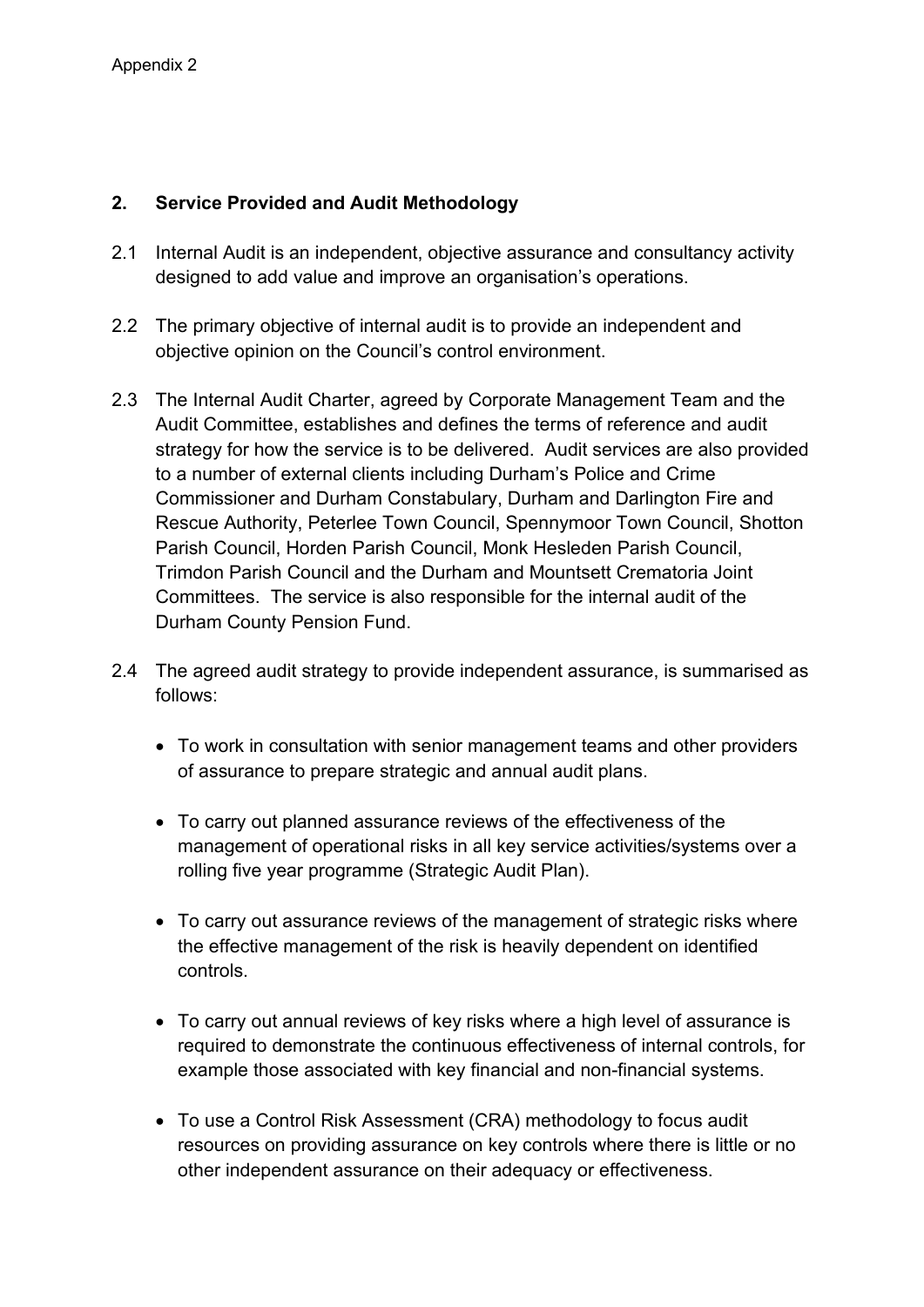### **3. Types of Audit Work Carried Out in 2021/2022**

#### *Assurance Reviews*

- 3.1 Assurance reviews are those incorporated into annual audit plans from strategic plans where the CRA methodology is to be applied. They also include service requests to provide assurance on more specific risks within a particular service activity.
- 3.2 On completion of each assurance review an opinion on the adequacy and / or the effectiveness of the control framework in place is provided to inform the annual audit opinion.
- 3.3 The audit methodology for arriving at audit opinions on individual assurance reviews is attached at Appendix D.

#### *Advice and Consultancy Work*

3.4 In addition to planned assurance reviews, provision is also made in annual audit plans to support service managers by undertaking advice and consultancy type work. The outcomes from this work can also provide assurance on the control framework even though an assurance opinion is not provided on the completion of this work.

#### *Counter Fraud Work*

3.5 Provision is made in annual audit plans to support service managers at an operational level to mitigate the strategic risk of fraud and corruption. Control weaknesses identified when fraud is suspected or proven also impacts on the overall opinion on the adequacy and effectiveness of the Council's internal control system.

#### *Grant Certification*

3.6 Some provision is also made in internal audit plans for the certification of external grant claims where required. Again, the outcomes of this work can help inform the annual opinion on the control environment.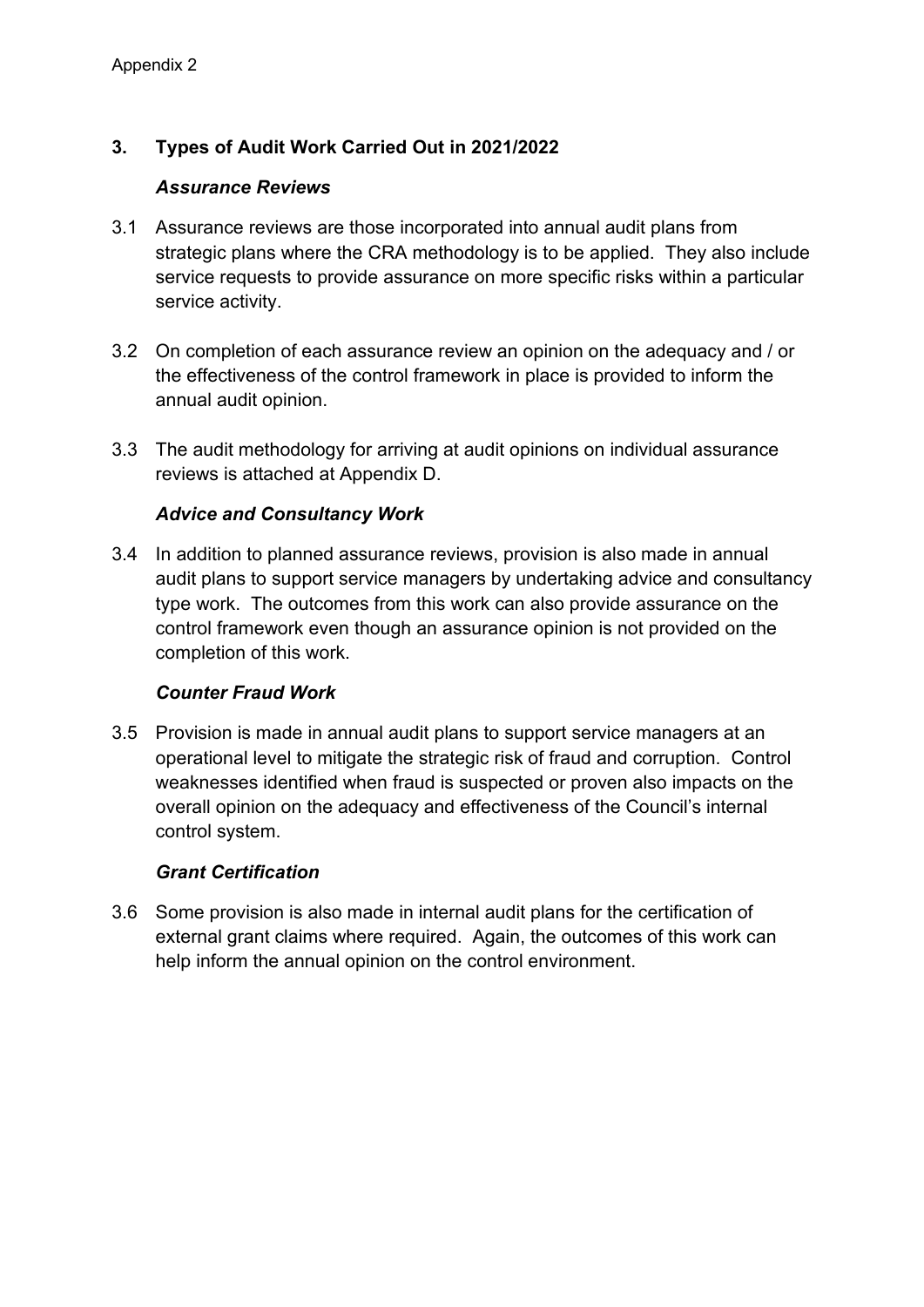### **4. Audit Quality Assurance Framework**

- 4.1 The Internal Audit Charter sets out the performance and quality framework for the service. This reflects the requirements of the PSIAS.
- 4.2 Key elements of the quality assurance framework operating during 2021/2022 include:
	- Independent quality reviews undertaken by audit managers as a matter of routine and periodically by the Chief Internal Auditor and Corporate Fraud Manager to ensure consistent application of agreed processes and procedures and to ensure expected quality standards are maintained.
	- Key contacts, determined by appropriate Heads of Service, agree the Terms of Reference for each audit review and are able to challenge the findings and content of draft reports prior to them being finalised.
- 4.3 A summary of our performance against agreed indicators is provided in Appendix A.
- 4.4 The total number of productive days available to Internal Audit during 2021/22 was originally planned as 3,262. As at 31 March 2022, the service had delivered 2,970 productive days, representing 91% of the total plan. The target at the end of the quarter was for 90% to be delivered, therefore performance is above the target.
- 4.5 Whilst the overall performance of the service in relation to productive days delivered remains strong, the staffing and operational challenges reported in our previous progress reports have impacted on the delivery of the overall plan for 2021/22. As at 31 March approximately 67% of the plan had been delivered.
- 4.6 The PSIAS requires that the Council completes an annual review of the effectiveness of internal audit and that once every five years an External Assessment must be completed, the outcome of which are reported to Audit Committee.
- 4.7 Following a self-assessment by the Interim Chief Internal Auditor and Corporate Fraud Manager, in June 2021, which established that the service continues to conform with the PSIAS, an external quality assessment of the Internal Audit Service's conformance to the Public Sector Internal Audit Standards (PSIAS) and CIPFA Local Government Application Note during 2021/22 was carried out in February 2022 by the Chartered Institite of Public and Finance and Accountancy (CIPFA).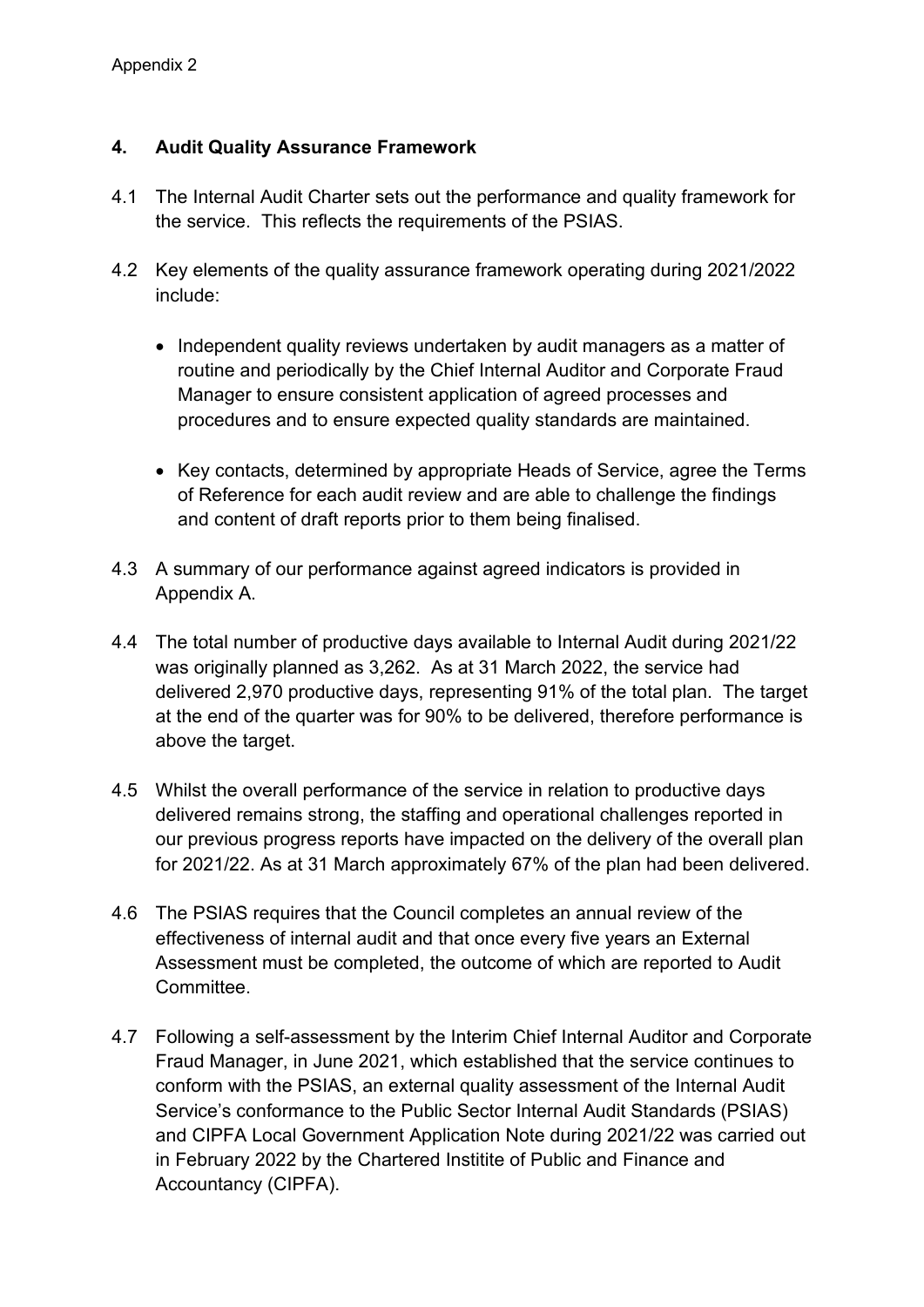- 4.8 The assessment involved an evaluation against the requirements of PSIAS and a range of internal audit documents were reviewed and interviews were held with key from Internal Audit, plus a sample of key stakeholders from Internal Audit's customer base.
- 4.9 The external assessment concluded "Durham County Council's Internal Audit Service **fully conforms** to the requirements of the Public Sector Internal Audit Standards and the CIPFA Local Application Note' and the outcome of this review is attached as App F to this report

#### **Improvements made during the year to improve the quality and effectiveness of the service**

- 4.10 The main areas of improvement which were identified through the last annual review of the effectiveness of the service related to a number of areas of PSIAS compliance and progress has been made in all areas. The areas highlighted in the last review and the progress made are highlighted below:
	- PSIAS Ref 1130 Audit Responsibilities are to be rotated periodically.

On 1 April 2020 audit responsibilities were reallocated across Principal Auditor and Senior Auditor level. Work is regularly allocated on the basis to ensure individual auditors gain experience in a variety of areas in order to maintain their training and development. The rotation of responsibilities occurs annually.

- 4.11 In November 2021, to help bring about further improvements and efficiencies, the service implemented a new version of its audit management software, called Galileo.
- 4.12 The service has a qualified IT auditor in the service who has been in post since September 2015.
- 4.13 The Corporate Fraud Team influences pro-active fraud work and promotes the counter fraud strategy across the organisation.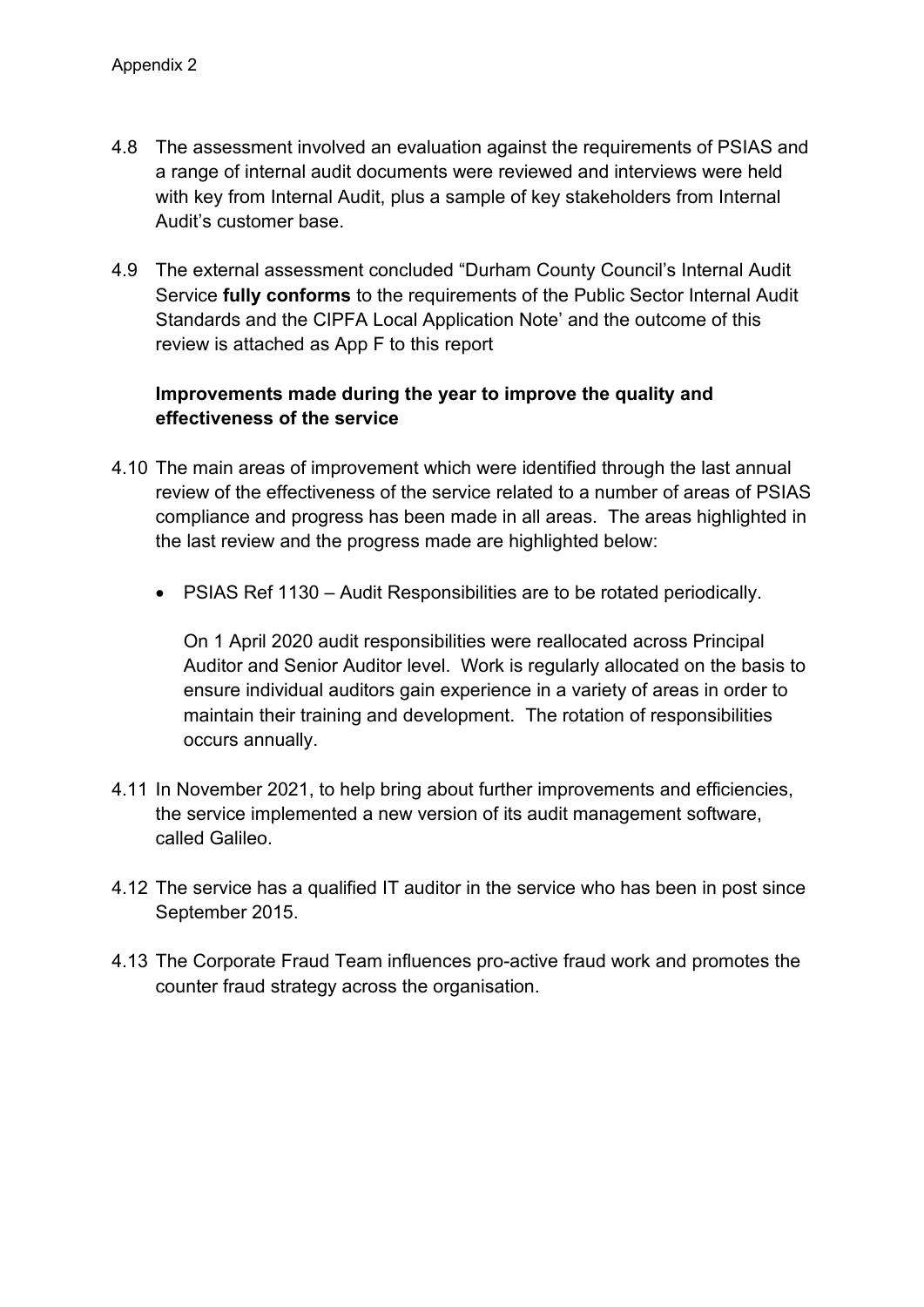### **5. Summary of Audit Work Carried Out**

#### *Assurance Work*

- 5.1 Our work programme for the financial year 2021/2022 included work carried out between April 2021 and March 2022.
- 5.2 A summary of assurance work completed during the year is attached at Appendix E.

#### *Advice and Consultancy Work*

- 5.3 All planned reviews are designed to add value as they provide independent assurance, through evaluation and challenge, on the adequacy and effectiveness of arrangements in place to manage risks and the development of controls. This evaluation and challenge supports the effective and efficient use of resources and value for money (VFM).
- 5.4 Through our advice and consultancy work we are able to add value proactively and reactively.
- 5.5 Reactive work involves positively responding to ad-hoc requests for advice and reviews added to the audit plan to address new or emerging issues and risks. It also includes responding to potential fraud and irregularities and we ensure that all such incidents are properly investigated and that appropriate action is taken by managers, whether or not fraud or malpractice is proven. This work is delivered from the contingency provision within the audit plan.
- 5.6 A summary of key advice and consultancy work completed during the year is attached at Appendix B.

#### **6. Key Areas for Opinion**

- 6.1 The four main areas of the control environment considered when determining our assurance opinion are:
	- Overall Control Environment
	- Financial Management
	- Risk Management
	- Corporate Governance
- 6.2 Assurance has been provided through reviews of all key financial systems which were conducted remotely throughout the year and where extended testing was undertaken in light of the considerable and ongoing impact of the coronavirus pandemic and in what, at times, were rapidly changing circumstances. It is acknowledged that whilst overall assurance in relation to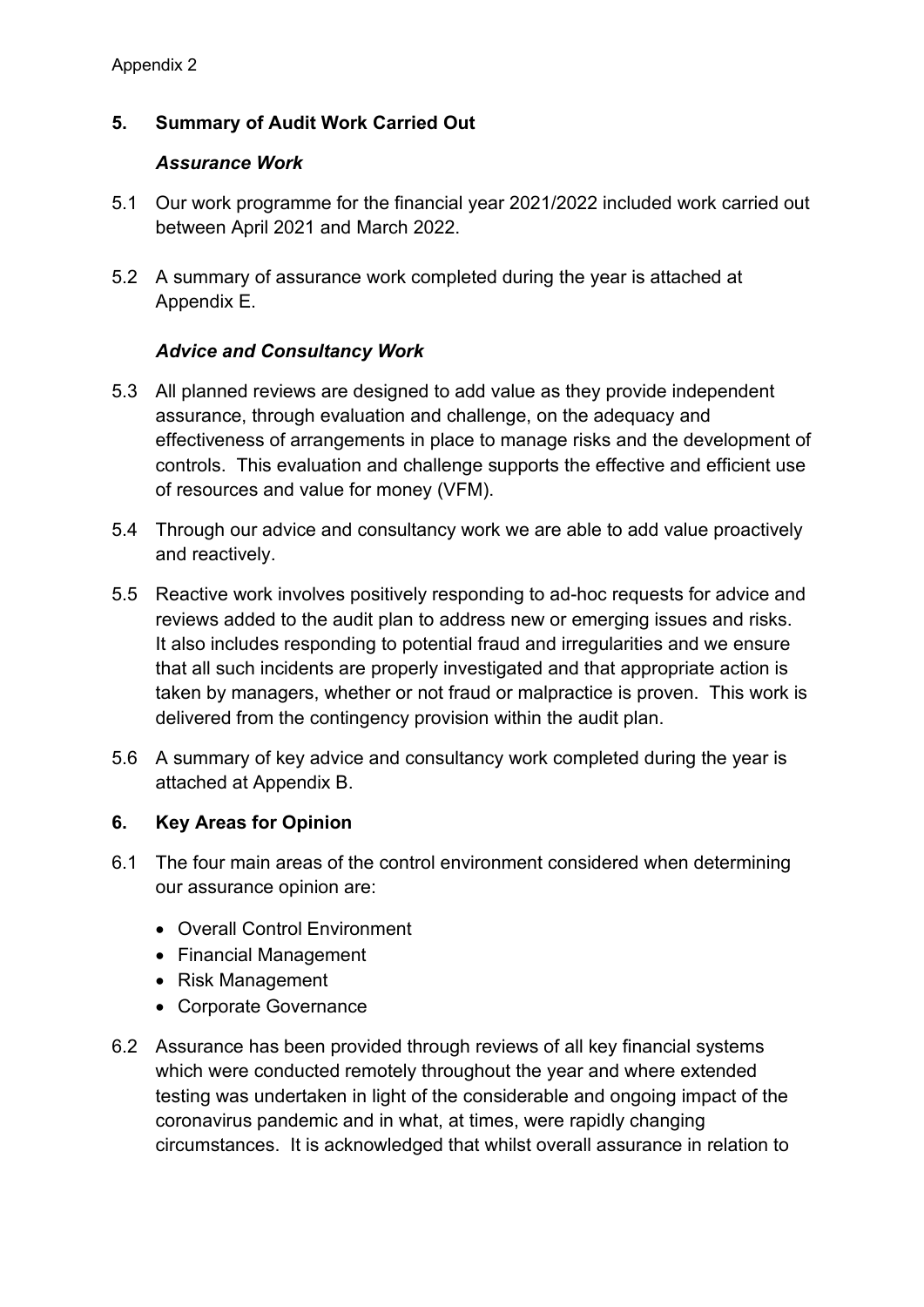key financial systems remains positive, testing of the control environment in operation during the year still highlighted some weaknesses in controls.

- 6.3 Independent assurance on the effectiveness of the Council's risk management arrangements has been provided by consideration of the adequacy and effectiveness of operational risk management through the risk based audit approach and the CRA methodology applied to individual audit assignments. This in turn provides some assurance on the management of related strategic risks.
- 6.4 A number of audits have been carried out during the year to provide independent assurance on the effectiveness of specific key corporate governance arrangements. In addition, compliance with relevant key council policies and procedures has also been considered as part of the risk based approach to the audit service related planned assurance reviews.
- 6.5 Key issues arising from audit work where controls have improved or further improvements have been identified are summarised in Appendix C.
- 6.6 The implementation of audit recommendations made to improve the control environment helps to embed effective risk management and strengthen the effectiveness of the Council's corporate governance arrangements. Details of progress made on the implementation of all High and Medium ranking recommendations are reported quarterly to Corporate Directors and the Audit Committee. A summary of progress on actions due at the 31 March 2022 is given below:

| <b>Service</b><br><b>Grouping</b>                | <b>Number of</b><br><b>Actions Due</b><br>to be<br><b>Implemented</b> | <b>Number of</b><br><b>Actions</b><br><b>Actually</b><br>Implemented | <b>Actions</b><br><b>Overdue</b><br>by Agreed<br>Original<br><b>Target</b><br><b>Date</b> | <b>Actions</b><br>with an<br><b>Agreed</b><br><b>Revised</b><br><b>Target</b><br><b>Date</b> | <b>Actions</b><br><b>Overdue</b><br>by Revised<br><b>Target</b><br><b>Date</b> |
|--------------------------------------------------|-----------------------------------------------------------------------|----------------------------------------------------------------------|-------------------------------------------------------------------------------------------|----------------------------------------------------------------------------------------------|--------------------------------------------------------------------------------|
| <b>Adult and Health</b><br>Services (AHS)        | 9                                                                     | 6                                                                    | 3(33%)                                                                                    | 3                                                                                            | 0                                                                              |
| Children and<br>Young People's<br>Service (CYPS) | 103                                                                   | 100                                                                  | 3(3%)                                                                                     | 3                                                                                            |                                                                                |
| <b>Neighbourhoods</b><br>and Climate<br>Change   | 43                                                                    | 38                                                                   | 5(12%)                                                                                    | 5                                                                                            | O                                                                              |
| Regeneration,<br>Economy and<br>Growth (REG)     | 59                                                                    | 57                                                                   | 2(3%)                                                                                     | 2                                                                                            | 0                                                                              |
| <b>Resources</b><br>(RES)                        | 196                                                                   | 192                                                                  | 4 (2%)                                                                                    | 4                                                                                            | $\Omega$                                                                       |
| <b>TOTAL</b>                                     | 410                                                                   | 393                                                                  | 17(%)                                                                                     | 17                                                                                           | 0                                                                              |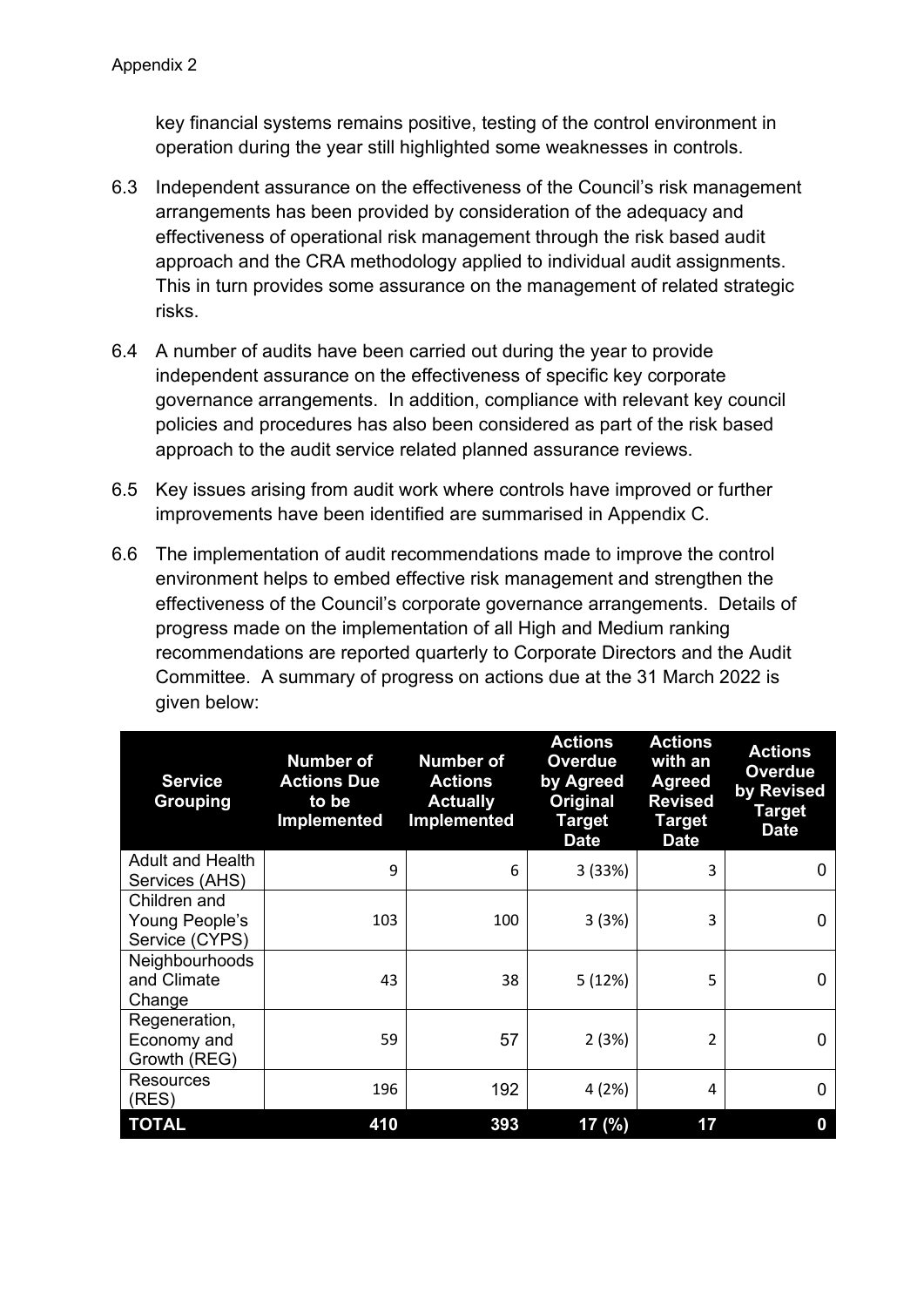6.7 The % of audit recommendations implemented by service managers within agreed target dates remains high and the Council out performs many of its benchmarked comparators. This statistic stands at 96% before revised targets are incorporated, this increases to 100% if revised to include revised target dates.

### **7. Audit Opinion Statement**

- 7.1 The Council has responsibility for maintaining a sound system of internal control that supports the achievement of its objectives.
- 7.2 Internal Audit is required to provide an opinion on the Council's control environment, risk management and corporate governance arrangements in place during the year.
- 7.3 In giving this opinion it should be noted that assurance can never be absolute and therefore only reasonable assurance can be provided that there are no major weaknesses in these processes.
- 7.4 In assessing the level of assurance to be given, we based our opinion on:
	- All of the audit work undertaken during the year.
	- Follow up actions on audit recommendations.
	- Any significant recommendations not accepted by management and the consequent risk.
	- The effects of any significant changes in the Council's systems.
	- Matters arising from previous reports to the Audit Committee.
	- Any limitations which may have been placed on the scope of the internal audit.
	- The extent to which resource constraints may impinge on internal audit's ability to meet the full audit needs of the Council.
	- The outcomes of the audit quality assurance process.
	- The reliability of other sources of assurance considering when determining the scope of audit reviews.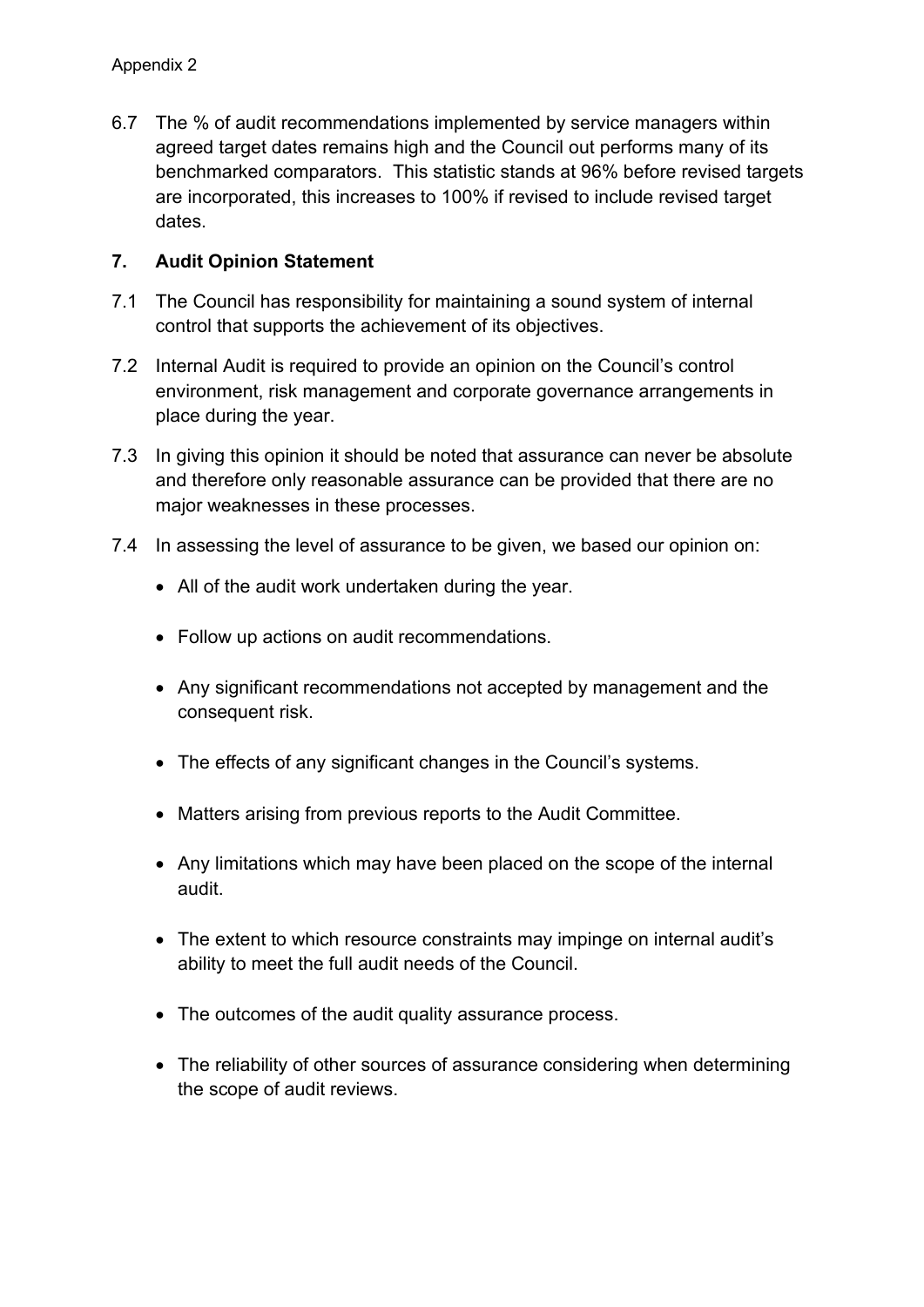- 7.5 We are satisfied that, whilst the coronavirus pandemic has had an impact in reducing the overall number of individual assurance audits delivered than would normally be expected, in prioritising audit activity to areas of key risk and when taken together with work other sources of assurance being identified from within services themselves, sufficient internal audit work has been undertaken to allow us to draw a reasonable conclusion as to the adequacy and effectiveness of the Councils system of internal control. Based on the work undertaken, we are able to provide a **Moderate** overall assurance opinion on the adequacy and effectiveness of the governance, risk management and internal control operating across the Council in 2021/2022. The level and nature of internal audit work undertaken has therefore not required the Chief Internal Auditor and Corporate Fraud Manager to provide a formal Limitation on the Opinion to be delivered and as such there are no qualifications to this opinion. This moderate opinion ranking provides assurance that there is a sound system of control in place, but there are some weaknesses and evidence of non-compliance with controls or ineffective controls.
- 7.6 This overall 'moderate' opinion reflects the widening scope of internal audit, with new audit areas being undertaken each year as part of the agreed audit strategy to review key service activities over a five year rolling programme. It is important to recognise however in many cases these audits are not performed annually unless they are key systems both financial and non-financial.

| <b>Assurance Level</b> | 2017/18 | 2018/19 | 2019/20 | 2020/21 | 2021/12 |
|------------------------|---------|---------|---------|---------|---------|
| Substantial            | 35      | 61      | 44      | າາ      | 26      |
| Moderate               | 34      | 67      | 46      | 20      |         |
| l Limited              | 22      | 10      |         |         |         |
| Total                  |         | 138     | 97      | 45      | 39      |

Note: For comparison purposes previous year reported figures include school based reviews which, because of COVID, were not undertaken for the majority of 2020/21 and during part of 2021/22

- 7.7 The adequacy and effectiveness of key financial controls is a consideration in our opinion. Good progress continues to be made during the year, including improvements to a number of key financial systems which has provided a better operational platform for effective financial risk management.
- 7.8 Policies and procedures are now in place across most key financial systems however a number of our recommendations continue to relate to noncompliance where system owners are requested to send reminders to employees or offer refresher training as appropriate.
- 7.9 A number of the reviews during 2021/2022 have referred to unsatisfactory compliance with the Council's Policies and Procedures. It is recognised that the Council is on a journey and it is evident that there is a clear direction and drive from the organisation to change the culture and behaviours. It is important that internal audit contributes where it can to assist the organisation achieve its objectives and continually add value.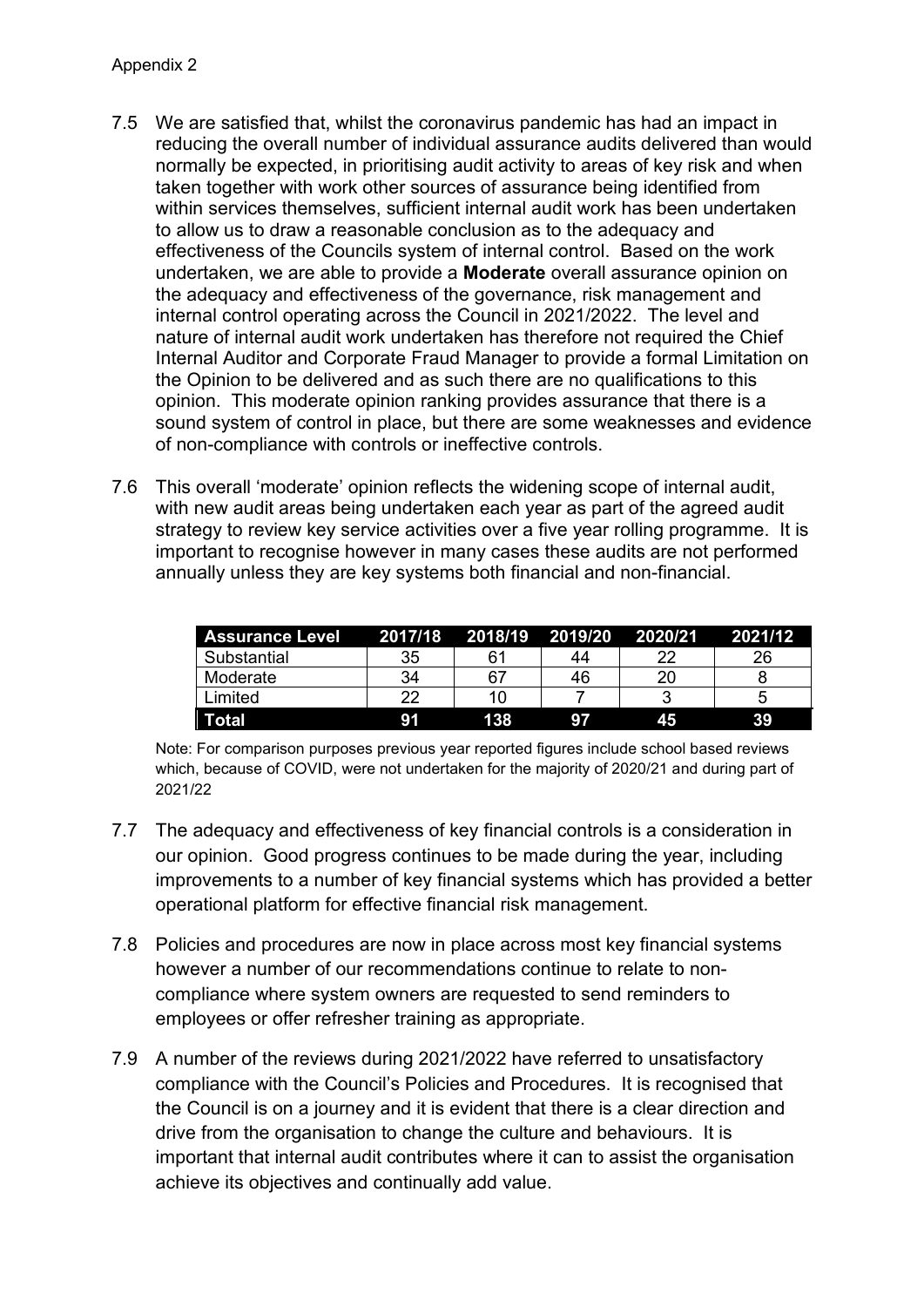- 7.10 The Annual Internal Audit Report 2019/2020 identified that further work would be required in 2020/2021 in relation to the effectiveness of the Council's Company governance as this had been referenced in the Council's Annual Governance Statement as an area for improvement. The Council's Company governance arrangements have been progressed during 2021/22 through a corporate group and where the Council has a significant interest or control in a company and on which the Chief Internal Auditor and Corporate Fraud Manager sits. The group operates in accordance with an agreed Terms of Reference. During the year the Group has addressed the improvement action raised within the Council's Annual Governance Statement 2019/20 having:
	- Considered the Council's strategic approach to, and structure of, its' Companies and joint venture arrangements;
	- Collated all relevant Register information (Articles of Association; Directorships, etc) and maintained a central of Companies, which will assist in the periodic review of arrangements;
	- Prepared a guidance note for those considering establishing a new company and the key considerations to be addressed;
	- Any proposals seeking to establish a new company are scrutinised and must be approved by the Company Governance Group before being able to progress; and
	- Provided training to Managers to help develop expertise and resilience within the Council to support the companies as officers whose role in future might involve working with, or being appointed as a Director of a Council company. The aim is that, going forward, training on local authority company governance will form part of the Council's Leadership and Development Programme.
- 7.11 Five Limited Assurance reports were issued in 2021/22 which is a slight increase on previous years, three of which related to Schools. All audits with a limited assurance opinion have disclosed at least one high risk finding or a number of medium priority recommendations and these are subject to progress updates and a follow up audit approximately six months after the final report has been issued and are reported to Audit Committee on an exception basis.
- 7.12 It is especially pleasing to note that service groupings continue to value the work of internal audit and particularly around involving us in advice and consultancy work both where major systems or processes are being implemented or amended and especially in reacting to the day to day challenges of COVID-19. This is illustrated in the continuing work around key financial systems, e.g. Creditors, Debtors, Payroll and in the implementation of new IT software in Adult and Health Services. It is therefore important that service groupings continue to engage internal audit in work of this nature where controls and processes can be evaluated before implementation.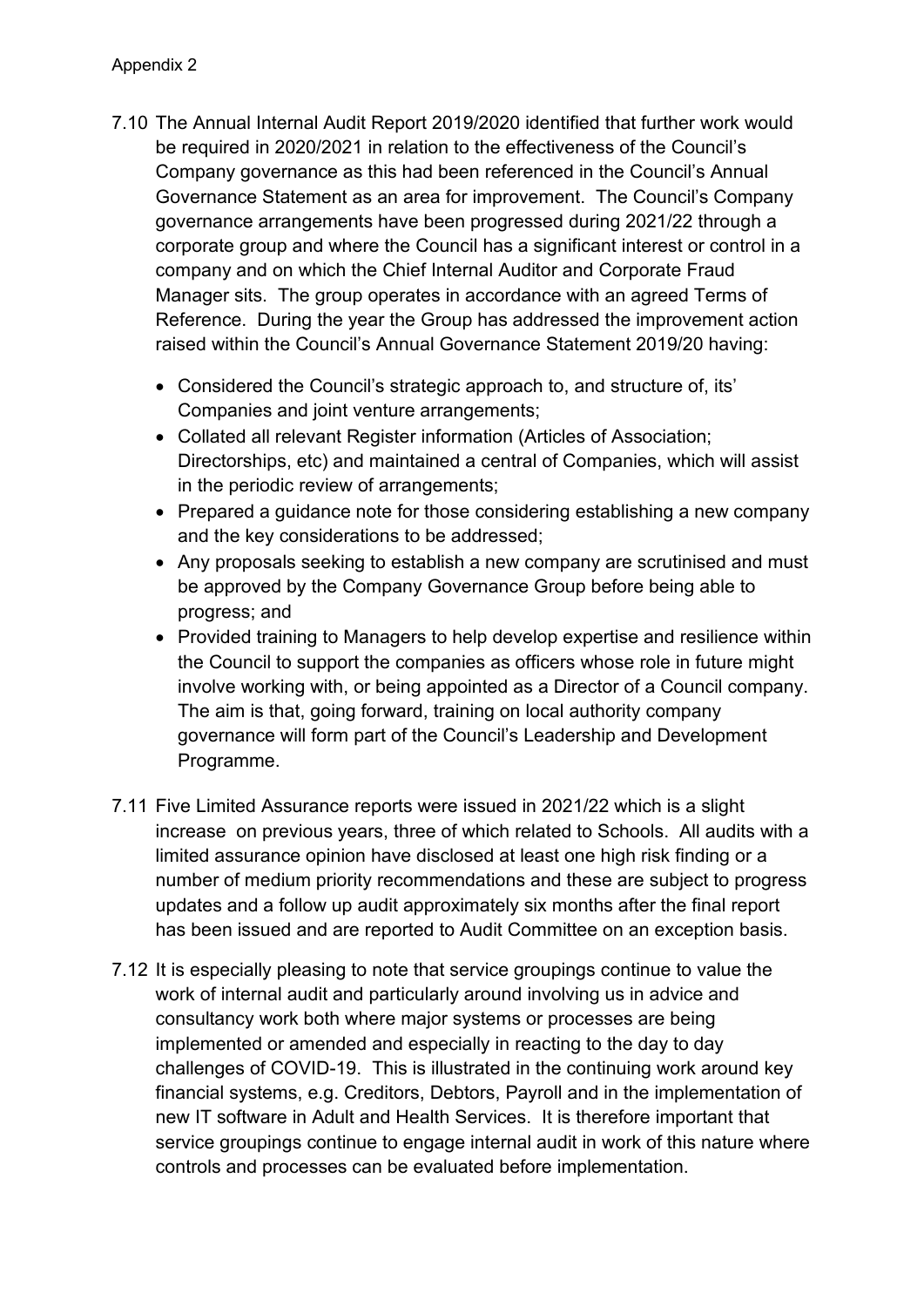7.13 Where internal audit has identified areas for improvement, recommendations are made to minimise the level of risk, and action plans for their implementation were drawn up and agreed by management. Whilst the % of actions implemented within target dates is high, in many cases there is a time gap between a control weakness being reported and the date determined by management for when the action can practically and realistically be implemented. Consequently, the added assurance provided on implementation cannot always be recognised and evidenced in arriving at our overall annual assurance opinion. Work is ongoing with management with regard to timely and realistic implementation dates for actions being agreed.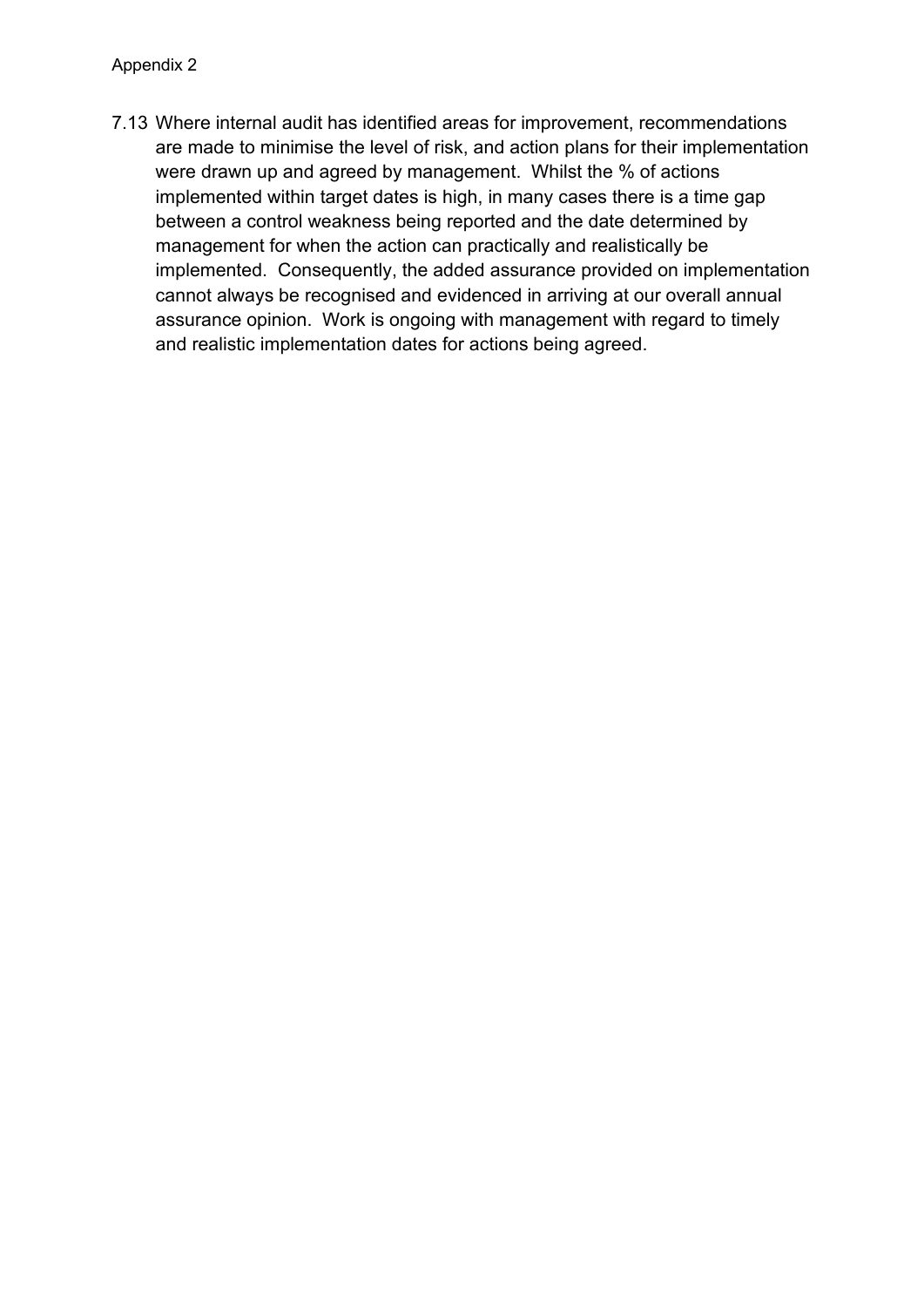## **PERFORMANCE INDICATORS**

## **Appendix A**

| <b>Efficiency</b>                       | Objective: to provide maximum assurance to inform the annual audit opinion |                                                       |                                |
|-----------------------------------------|----------------------------------------------------------------------------|-------------------------------------------------------|--------------------------------|
| <b>KPI</b>                              | <b>Measure of Assessment</b>                                               | <b>Target</b><br>(Frequency of<br><b>Measurement)</b> | <b>Actual as at 31/03/2022</b> |
| Planned audits completed                | % of planned assurance work from original approved                         | 90%                                                   | 91%                            |
|                                         | plan complete to draft report stage                                        | (Annually)                                            |                                |
| <b>Timeliness of Draft Reports</b>      | % of draft reports issued within 20 working days of                        | 90%                                                   | 95% (54 out of 57)             |
|                                         | end of fieldwork/closure interview                                         | (Quarterly)                                           |                                |
| <b>Timeliness of Final Reports</b>      | % of final reports issued within 10 calendar days of                       | 95%                                                   | 100% (53 out of 53)            |
|                                         | receipt of management response                                             | (Quarterly)                                           |                                |
| <b>Quarterly Progress Reports</b>       | Quarterly progress reports issued to Corporate                             | 100%                                                  | 100%                           |
|                                         | Directors within one month of end of period                                | (Quarterly)                                           |                                |
| Quality                                 | Objective: To ensure that the service is effective and adding value        |                                                       |                                |
| <b>KPI</b>                              | <b>Measure of Assessment</b>                                               | Target<br>(Frequency of<br><b>Measurement</b> )       | <b>Actual as at 31/03/2022</b> |
| Recommendations agreed                  | % of Recommendations made compared with                                    | 95%                                                   | 100%                           |
|                                         | recommendations accepted                                                   | (Annually)                                            |                                |
| Post Audit Customer Satisfaction Survey | % of customers scoring audit service satisfactory or                       | 100%                                                  | 100% - Average score 4.8       |
| Feedback                                | above (3 out of 5) where 1 is poor and 5 is very good                      | (Quarterly)                                           |                                |
| Customers providing feedback responses  | % of Customer returning satisfaction returns                               | 70%                                                   | 85%                            |
|                                         |                                                                            | (Quarterly)                                           |                                |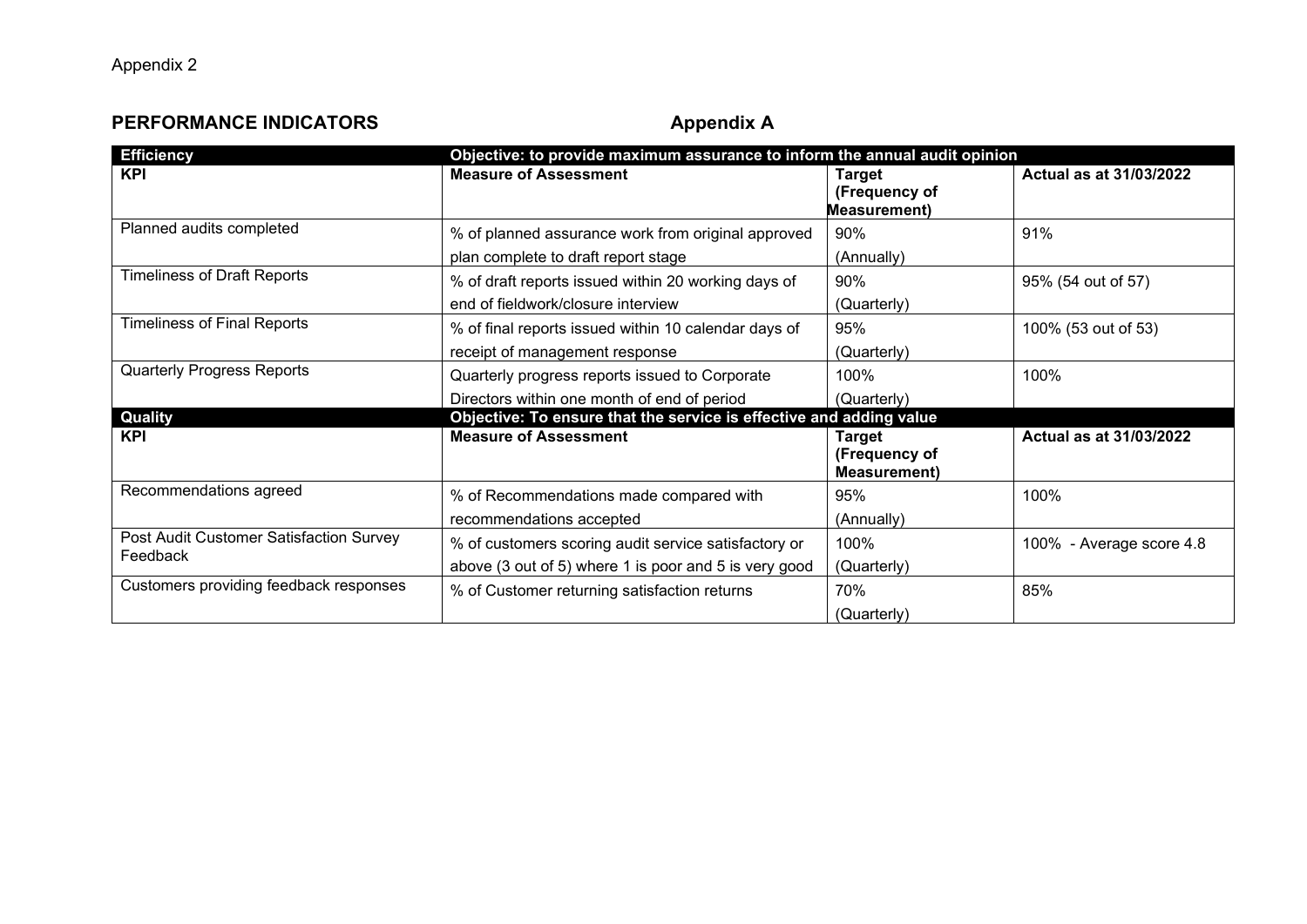#### **KEY ADVICE AND CONSULTANCY WORK UNDERTAKEN IN 2021/2022**

#### **COVID Related Activity**

In response to the considerable and ongoing impact of the coronavirus pandemic and in what, at times, were rapidly changing circumstances, Internal Audit has undertaken a wide range of COVID related activities that included; an evaluation of the control framework in place on the management of the risks associated with COVID 19 Expenditure; COVID-19 Area Budgets; COVID-19 Small Business Rates and Retail, Hospitality and Leisure grants pre and post payment checking, providing advice to the Council's Business Rates and Financial Payments Teams in relation to risk assessments and returns provided to the Department for Business, Energy & Industrial Strategy and in supporting the Corporate Fraud Team in investigations.

#### **Information Governance**

The service is represented on the corporate Information Governance Group (IGG) to provide advice and guidance and to carry out independent assurance work on the Council's information governance arrangements.

#### **Grant Work**

As the Council strives to maximise external funding to help it deliver its objectives, we have been increasingly required to provide independent assurance that funding is correctly spent by certifying grant claims. Such work adds value by ensuring no grant is lost through claw back or reputational damage that may impact on future external funding opportunities.

#### **Review of Contracts**

As part of our counter fraud programme we continue to work with colleagues in Corporate Procurement to identify purchases made outside of agreed contracts to highlight potential inefficiencies and detect any non-compliance with corporate procurement arrangements (potential fraud indicator).

#### **Liquid Logic**

Assisting the Children and Young Peoples Service with advice and guidance in terms of the required controls for new systems developments.

#### **Payroll System (ResourceLink)**

The service is represented on the project board and working groups for implementing the proposed new Payroll System. Ensuring no critical controls would be lost in any system migration and that benefits can be realised from the new system appropriately. Work continues on this project.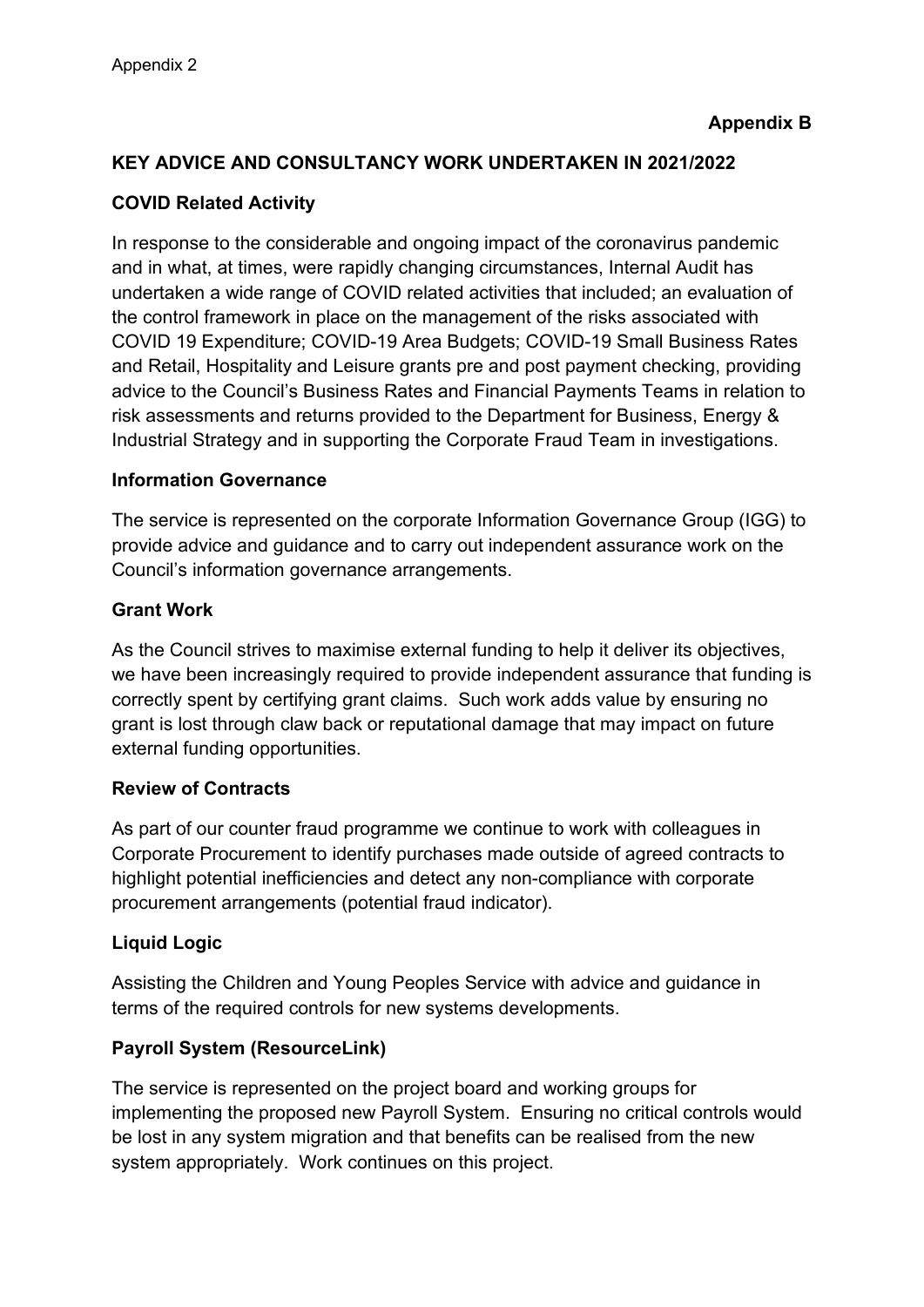#### **Petty Cash / Procurement Cards**

Petty Cash arrangements are being reviewed alongside the use of Procurement Cards as an alternative. The Service is represented to give advice on controls and reconciliations to be put in place and to give counter fraud guidance as applicable.

#### **SSID Replacement - Azeus**

Assisting the Adult and Health Services with advice and guidance in terms of the required controls when changing system. Work continues in this project.

#### **Selective Licensing**

Assisting the Regeneration, Economy and Growth Service with an intended introduction of selective licensing into the county the aim of which is to help to improve the standard of privately rented properties.

#### **Company Governance**

Assisting the Head of Legal and Democratic Services with advice and guidance as to the proper governance structures required within the Council to effectively report on the performance of companies in which the Council has an interest or control.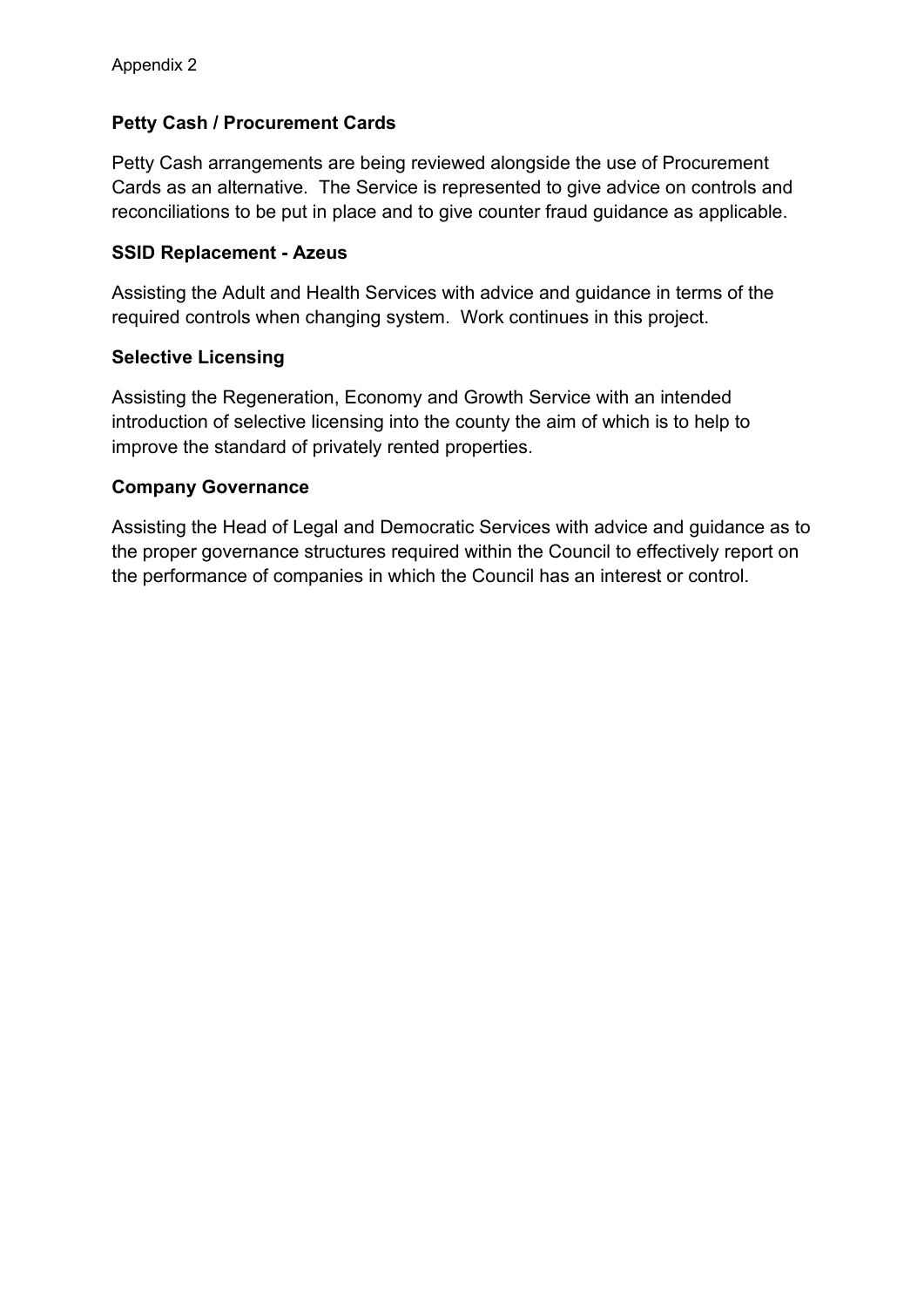#### **KEY CONTROL ISSUES**

#### **Key Financial Systems including COVID Related Activity**

Internal Audit has undertaken a wide range of COVID related activities in year to provide both an evaluation of the control framework in place on the management of risks together with ongoing advice to the Council's Business Rates and Financial Payments Teams in relation to risk assessments and returns provided to the Department for Business, Energy & Industrial Strategy and in supporting the Corporate Fraud Team in investigations.

#### **Limited Assurance Opinions**

During the year limited assurance opinions were delivered against the following areas with follow up working either currently being in progress or is planned to be completed in the coming months. In all cases an agreed action plan has been developed and is being implemented. The details of the issues raised can be found on Part B of the Audit Committee Papers held throughout the year. Below is a brief summary of the work that was carried out.

#### **Procurement Cards (Projects)**

A review that looked at:

- Approval arrangements for the use of project cards.
- Whether project card transactions were accurately reflected in the finance system.

#### **Special Guardianship and Child Arrangement Orders**

A review that looked at:

- The timeliness of acting on referrals / requests.
- How up to date and complete records are.
- Support arrangements for the guardian of the child / young person.
- Arrangements for financial support assessments.
- Placement arrangements.
- Compliance with financial support as per the Support Plan.
- Effectivenes of the Panels in place for SGOs / CAOs.
- Effectiveness of decision making
- Process for authorising payments.
- Process for identifying all costs associated with SGOs and CAOs.
- Budget monitoring arrangements.
- User access to system data
- Compliance with the requirements of the Adoption and Special Guardianship Leadership Board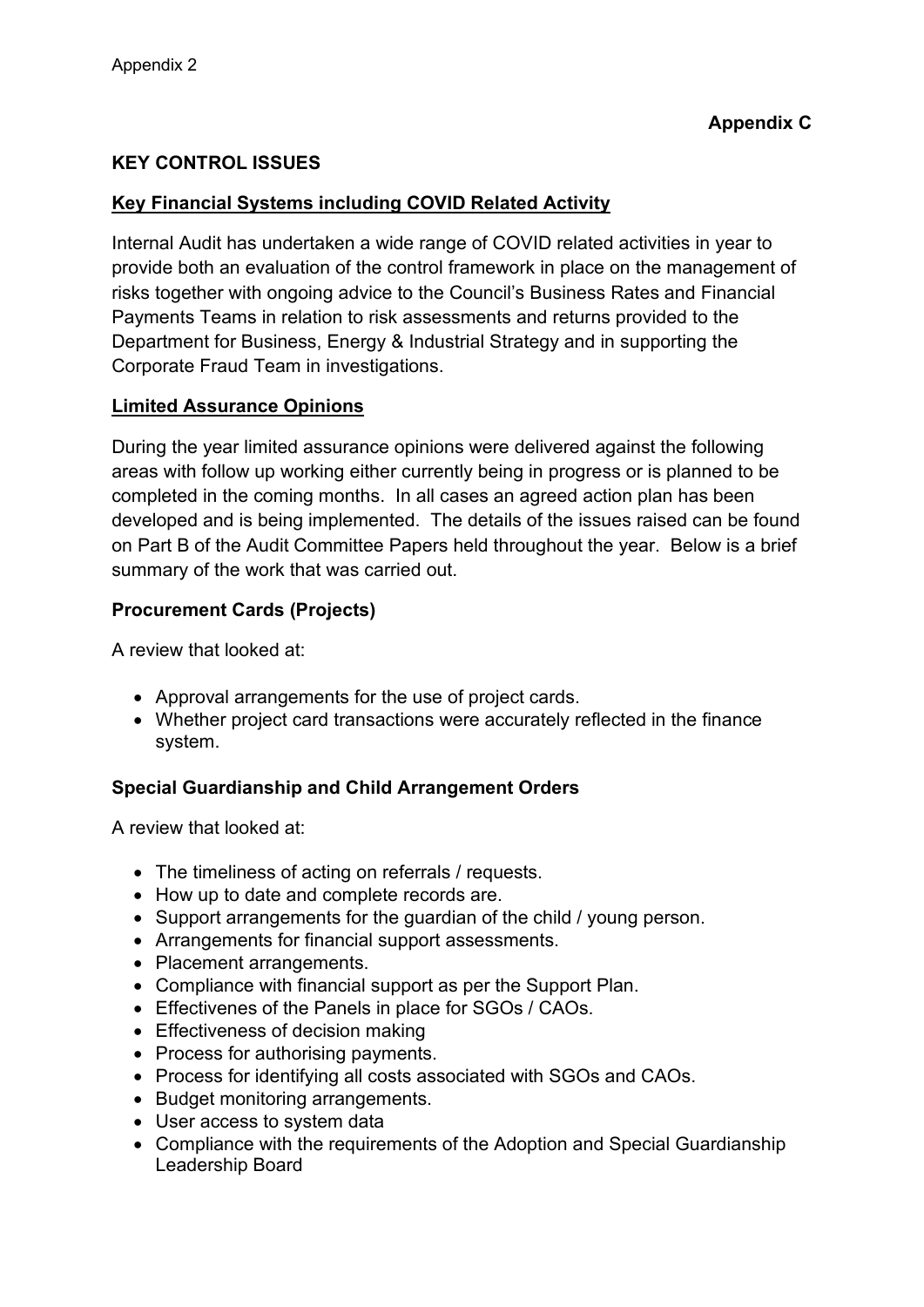#### **Schools**

Two Primary Schools and One Nursery School

School reviews attempt to support each Governing Body in providing an independent assurance opinion on the school's financial management and key governance processes.

They look at the effectiveness of:

- relevant key policies and procedures;
- the arrangements in place in school to identify, assess and monitor risks;
- the control design to ensure that the school's assets and interests are accounted for and safeguarded from loss of all kinds including fraud, waste, extravagance, inefficient administration and poor value for money.

#### **Fraud and Irregularity**

Weaknesses in control identified through fraud and irregularity investigations.

The Counter Fraud and Corruption Strategy which was refreshed in February 2016 and potential cases of suspected fraud and / or irregularity are reported to internal audit. Details of cases reported and the work being undertaken to combat the strategic corporate risk of fraud are reported to Corporate Management Team and the Audit Committee in the Annual Protecting the Public Purse Report.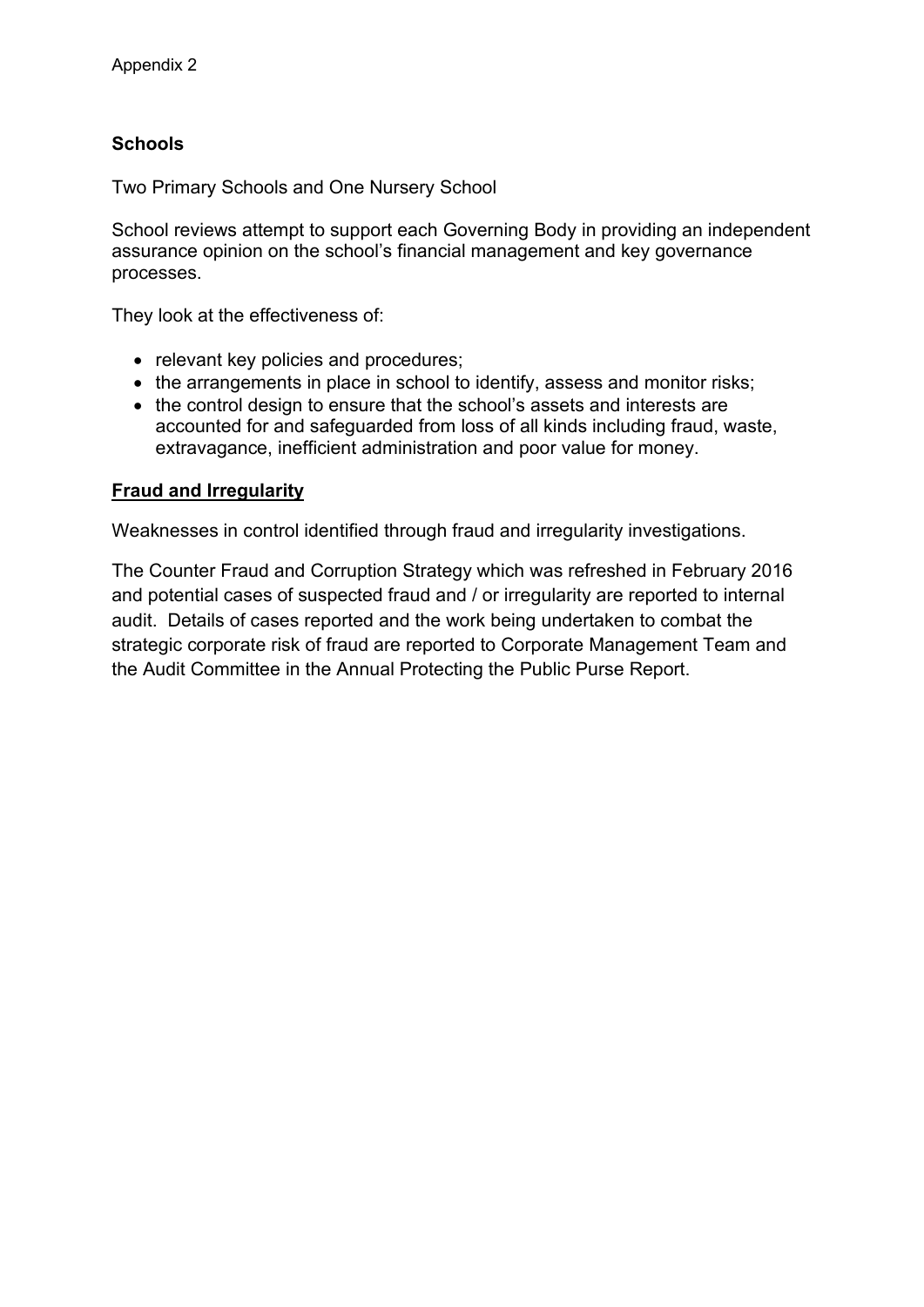## **Assurance Opinion Methodology Alternative Controllery Appendix D Appendix D**

#### **Findings**

Individual findings are assessed on their impact and likelihood based on the assessment rationale in the tables below:

| <b>Impact Rating</b> | <b>Assessment Rationale</b>                                                                                                                        |
|----------------------|----------------------------------------------------------------------------------------------------------------------------------------------------|
| <b>Critical</b>      | A finding that could have a:                                                                                                                       |
|                      | <b>Critical impact on operational performance</b>                                                                                                  |
|                      | (Significant disruption to service delivery)                                                                                                       |
|                      | Critical monetary or financial statement impact                                                                                                    |
|                      | (In excess of 5% of service income or expenditure budget)                                                                                          |
|                      | Critical breach in laws and regulations that could result in significant fine and consequences                                                     |
|                      | (Intervention by regulatory body or failure to maintain existing status under inspection regime)                                                   |
|                      | Critical impact on the reputation of the Council                                                                                                   |
|                      | (Significant reputational damage with partners/central government and/or significant number of complaints from service users)                      |
|                      | Critical impact on the wellbeing of employees or the public                                                                                        |
|                      | (Loss of life/serious injury to employees or the public)                                                                                           |
| Major                | A finding that could have a:                                                                                                                       |
|                      | Major impact on operational performance                                                                                                            |
|                      | (Disruption to service delivery)                                                                                                                   |
|                      | Major monetary or financial statement impact                                                                                                       |
|                      | (1-5% of service income or expenditure budget)                                                                                                     |
|                      | Major breach in laws, regulations or internal policies and procedures                                                                              |
|                      | (noncompliance will have major impact on operational performance, monetary or financial statement impact or reputation of the service)             |
|                      | Major impact on the reputation of the service within the Council and/or complaints from service users                                              |
| <b>Minor</b>         | A finding that could have a:                                                                                                                       |
|                      | Minor impact on operational performance                                                                                                            |
|                      | (Very little or no disruption to service delivery)                                                                                                 |
|                      | Minor monetary or financial statement impact                                                                                                       |
|                      | (less than 1% of service income or expenditure budget)                                                                                             |
|                      | Minor breach in internal policies and procedures                                                                                                   |
|                      | (noncompliance will have very little or no impact on operational performance, monetary of financial statement impact or reputation of the service) |

| Likelihood      | Assessment criteria                                                             |
|-----------------|---------------------------------------------------------------------------------|
| Probable        | Highly likely that the event will occur (>50% chance of occurring)              |
| <b>Possible</b> | Reasonable likelihood that the event will occur (10% - 50% chance of occurring) |
| <b>Unlikely</b> | The event is not expected to occur (<10% chance of occurring)                   |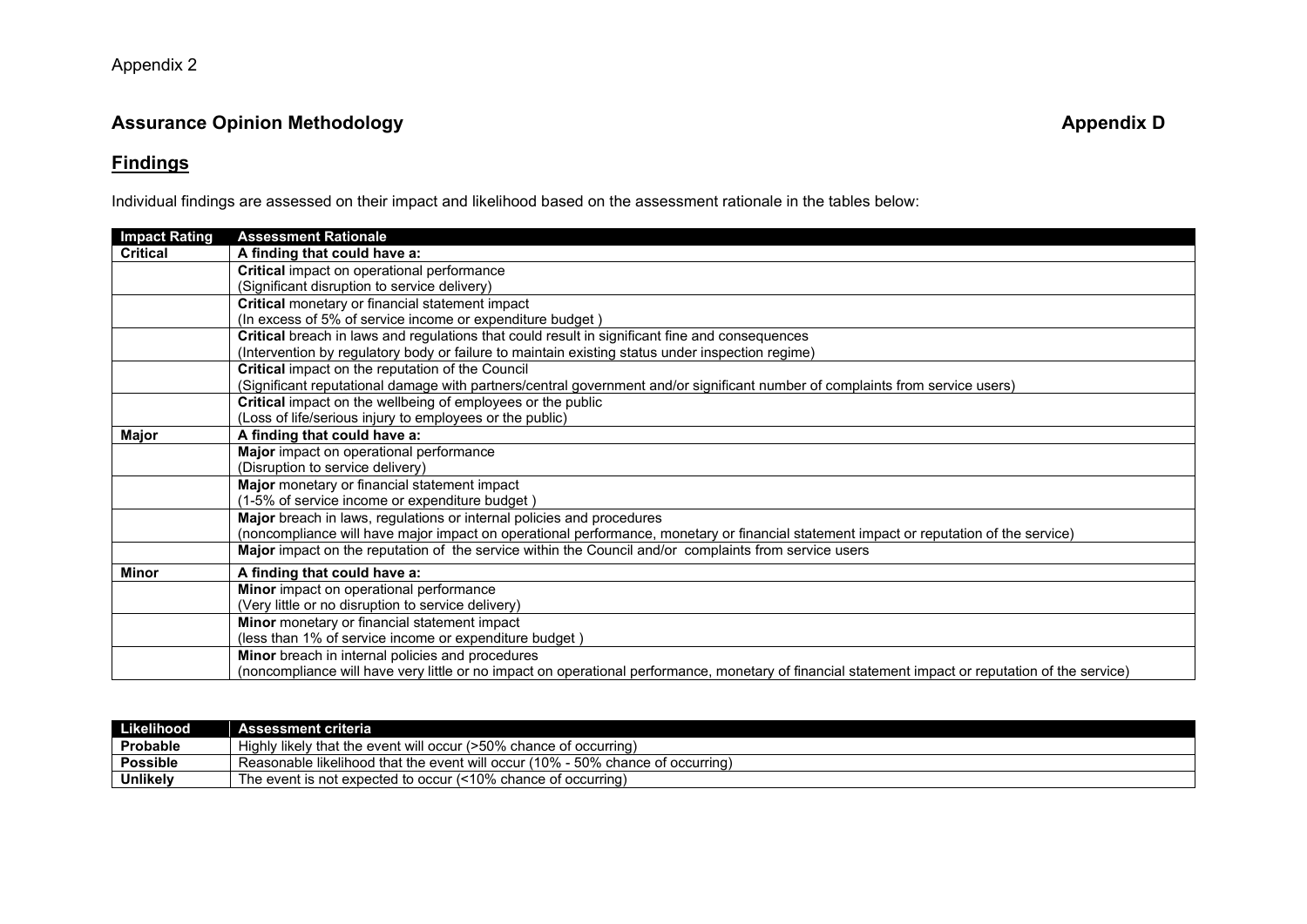#### Appendix 2

#### **Overall Finding Rating**

This grid is used to determine the overall finding rating.

| <b>LIKELIHOOD</b> |            |               |          |
|-------------------|------------|---------------|----------|
| Probable          | <b>IVI</b> |               | п        |
| Possible          |            | M             | п        |
| <b>Unlikely</b>   |            |               | М        |
|                   | Minor      | Major         | Critical |
|                   |            | <b>IMPACT</b> |          |

#### **Priority of our recommendations**

We define the priority of our recommendations arising from each overall finding as follows;

| High                 | Action required, that is considered <b>imperative</b> , to improve the control environment so that objectives are not exposed to<br>unacceptable risks through lack of or weaknesses in critical or key controls. |
|----------------------|-------------------------------------------------------------------------------------------------------------------------------------------------------------------------------------------------------------------|
|                      |                                                                                                                                                                                                                   |
| <b>Medium</b>        | Action required to improve the control environment so that objectives are not exposed to risks through weaknesses in                                                                                              |
|                      | controls.                                                                                                                                                                                                         |
| <b>Best Practice</b> | The issue merits attention and its implementation will enhance the control environment.                                                                                                                           |

#### **Overall Assurance Opinion**

Based upon the ratings of findings and recommendations arising during the audit as summarised in the risk matrix above we define the overall conclusion of the audit through the following assurance opinions:

| Substantial<br>. Assurance    | ∵rısks.<br>Anv<br>contro.<br>· sound svstem<br>mınor ر<br>, her<br>svstem<br>' weaknesses<br>some<br>l exnose<br>⊦obiectives to<br>. ot<br>tne<br>tified<br>- 10 - 11<br>י טטי<br>ה הו        |
|-------------------------------|-----------------------------------------------------------------------------------------------------------------------------------------------------------------------------------------------|
| <b>Moderate</b><br>Assurance  | contro<br>there is basically<br>. expose obiectives to risk<br>: weaknesses<br>svstem<br>there<br>` sound<br>which<br>.e are ⊆<br>some<br>. н.                                                |
| ∟imited <i>i</i><br>Assurance | ; of risk.<br>levels<br>. svstem<br>$\overline{111}$<br>control.<br>: weaknesses in kev<br>areas in<br>expose<br><b>Objectives</b><br>are<br>s to unacceptable l<br>ΩŤ<br>ne.<br>tne<br>VVII' |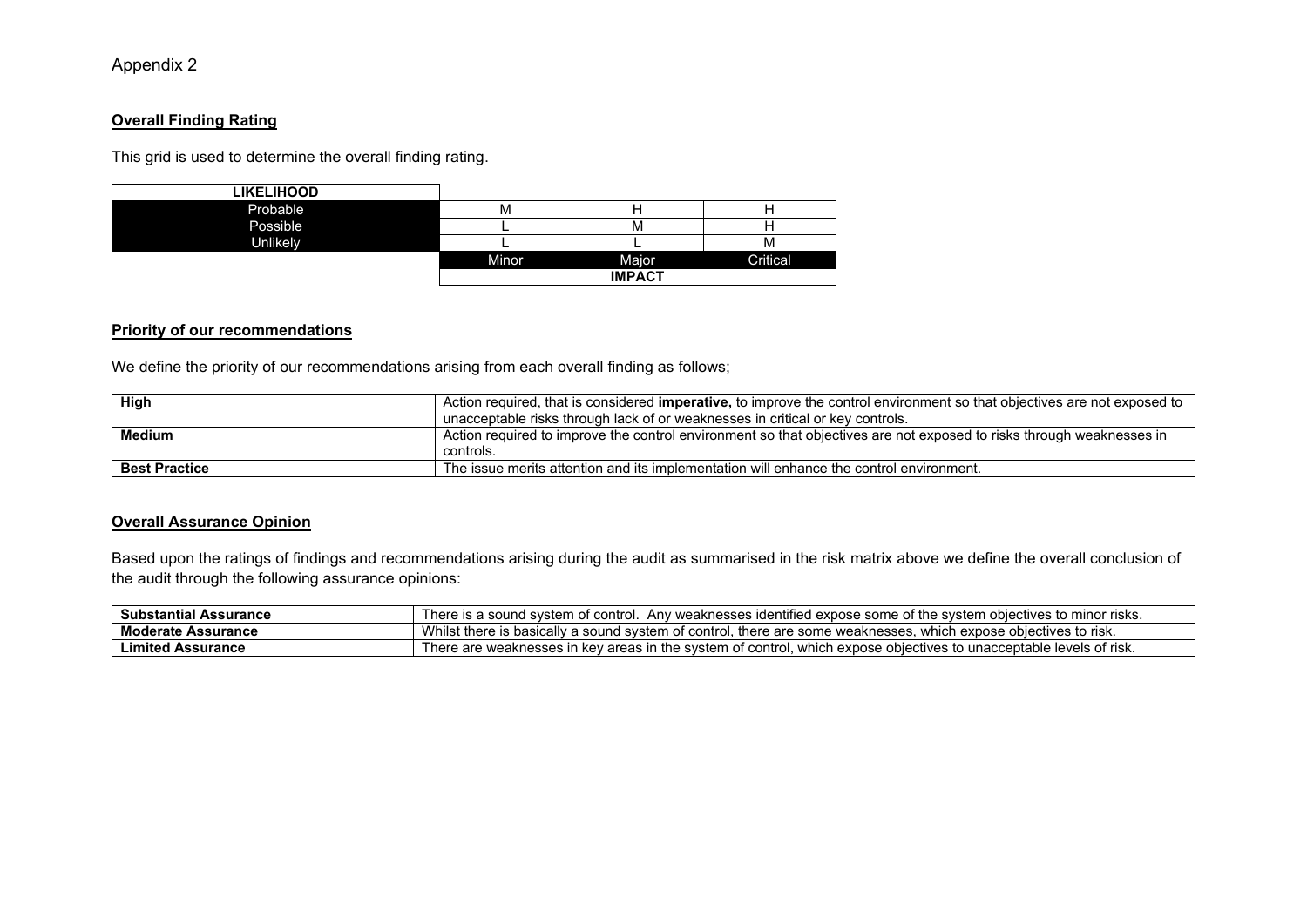# **Summary of Assurance Work 2021 / 2022**

**Appendix E** 

| <b>Service Grouping</b>          | <b>Service</b>                                             | <b>Audit Activity</b>                                                                     | <b>Assurance</b><br><b>Opinion</b> |
|----------------------------------|------------------------------------------------------------|-------------------------------------------------------------------------------------------|------------------------------------|
| <b>Resources</b>                 | <b>Transactional and Customer Services</b>                 | <b>Council Tax - Overarching Report</b><br>(2020/21)                                      | Substantial                        |
| <b>Resources</b>                 | <b>Transactional and Customer Services</b>                 | <b>Council Tax - Overarching Report</b><br>(2021/22)                                      | Substantial                        |
| <b>Resources</b>                 | <b>Transactional and Customer Services</b>                 | Council Tax: Liability (Section 13A(1)(c)<br><b>Reduction Policy)</b>                     | Substantial                        |
| <b>Resources</b>                 | <b>Transactional and Customer Services</b>                 | <b>COVID-19 Council Tax Reduction</b><br>Hardship Scheme                                  | Substantial                        |
| <b>Adult and Health Services</b> | <b>Adult Care</b>                                          | <b>Workforce Development Fund</b>                                                         | Substantial                        |
| Regeneration, Economy and Growth | <b>Business Durham</b>                                     | <b>Business Recovery Grants</b>                                                           | Substantial                        |
| <b>Resources</b>                 | <b>Transactional and Customer Services</b>                 | <b>COVID-19 Additional Restrictions Grant</b><br>(ARG)                                    | Substantial                        |
| <b>Resources</b>                 | <b>Transactional and Customer Services</b>                 | <b>COVID-19 Local Restrictions Support</b><br>Grants                                      | Substantial                        |
| <b>Resources</b>                 | <b>Transactional and Customer Services</b>                 | <b>Housing Benefits and Council Tax</b><br><b>Reduction - Overarching Report</b>          | Substantial                        |
| <b>Resources</b>                 | <b>Transactional and Customer Services</b>                 | Housing and Council Tax Benefits:<br>Assessment - New Claims & Change in<br>Circumstances | Substantial                        |
| <b>Resources</b>                 | <b>Corporate Finance and Commercial</b><br><b>Services</b> | <b>Capital Accounting</b>                                                                 | Substantial                        |
| <b>Resources</b>                 | <b>Transactional and Customer Services</b>                 | <b>Procurement Cards - Projects</b>                                                       | Limited                            |
| <b>Resources</b>                 | <b>Procurement, Sales and Business</b><br><b>Services</b>  | <b>COVID-19 Test and Trace Support</b><br>Payment Scheme (Assurance)                      | Moderate                           |
| <b>Resources</b>                 | <b>Pension Fund</b>                                        | <b>Pension Fund: Investments</b>                                                          | Substantial                        |
| <b>Resources</b>                 | <b>Pension Fund</b>                                        | Pension Fund: Transfers In and Out                                                        | Substantial                        |
| <b>Resources</b>                 | <b>Pension Fund</b>                                        | <b>Additional Voluntary Contributions (AVCs)</b>                                          | Substantial                        |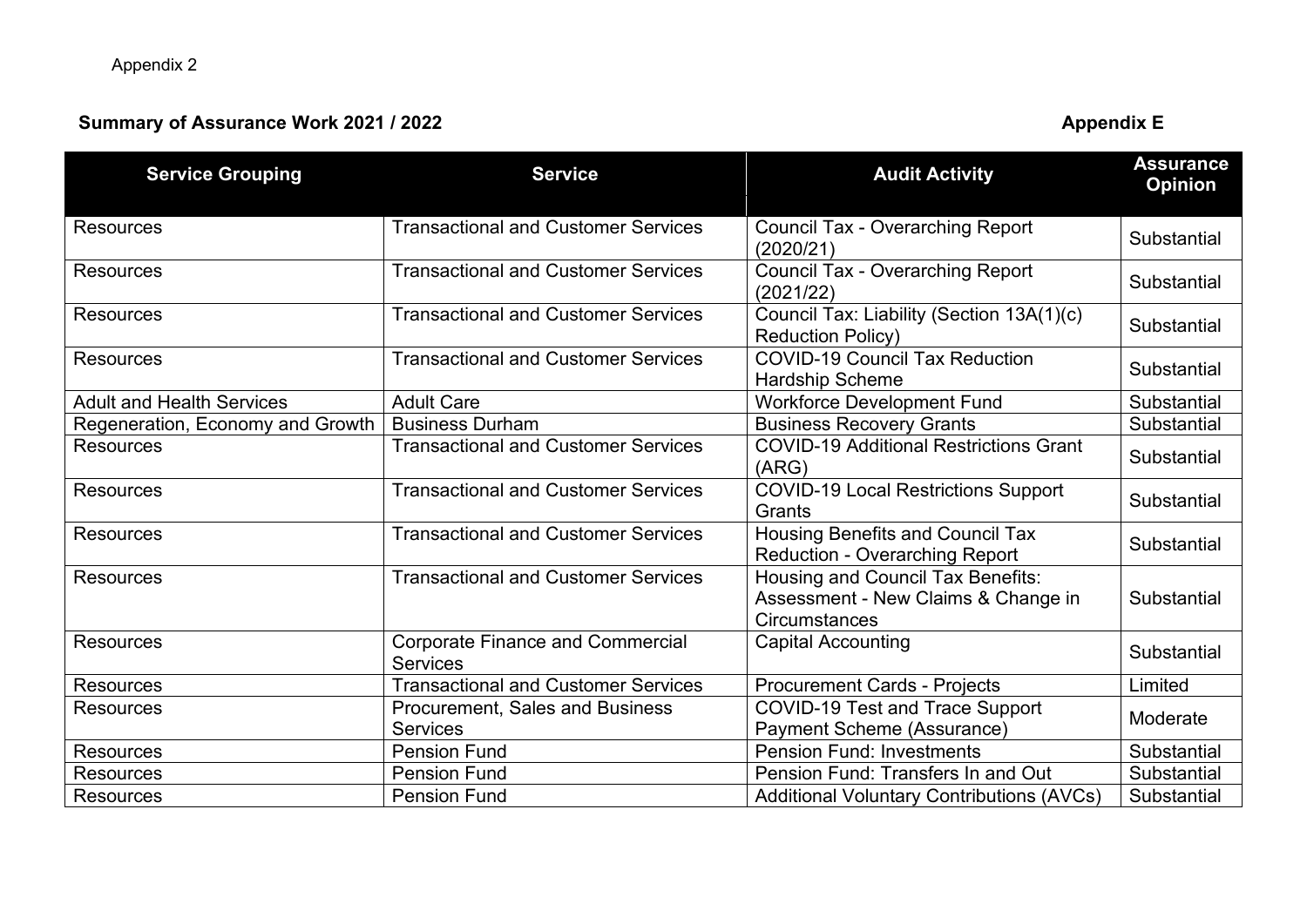| <b>Service Grouping</b>                               | <b>Service</b>                                   | <b>Audit Activity</b>                                       | <b>Assurance</b><br><b>Opinion</b> |
|-------------------------------------------------------|--------------------------------------------------|-------------------------------------------------------------|------------------------------------|
| <b>Resources</b>                                      | <b>Transactional and Customer Services</b>       | Cash Management                                             | Substantial                        |
| Regeneration, Economy and Growth                      | Development and Housing                          | Section 106 Agreement                                       | Substantial                        |
| Regeneration, Economy and Growth                      | <b>Corporate Property and Land</b>               | <b>Asset Valuation - Valuation calculations</b>             | Substantial                        |
| Regeneration, Economy and Growth                      | <b>Corporate Property and Land</b>               | <b>Assets of Community Value</b>                            | Substantial                        |
| Regeneration, Economy and Growth                      | <b>Business Durham</b>                           | <b>County Durham Growth Fund</b>                            | Substantial                        |
| Neighbourhoods and Climate<br>Change                  | <b>Technical Services</b>                        | <b>Plant Returns</b>                                        | Substantial                        |
| Regeneration, Economy and Growth                      | Culture, Sport and Tourism                       | <b>Competition Line UK Income Share</b><br>Agreement        | Substantial                        |
| <b>Children &amp; Young People's Services</b>         | Early Help, Inclusion and Vulnerable<br>Children | Special Guardianship and Child<br><b>Arrangement Orders</b> | Limited                            |
| <b>Children &amp; Young People's Services</b>         | <b>Children's Social Care</b>                    | <b>Independent Fostering Services</b>                       | Moderate                           |
| <b>Children &amp; Young People's Services</b>         | <b>Nursery Schools</b>                           | Ox Close Nursery School                                     | Limited                            |
| <b>Children &amp; Young People's Services</b>         | <b>Primary Schools</b>                           | <b>Ropery Walk Primary School</b>                           | Limited                            |
| <b>Children &amp; Young People's Services</b>         | <b>Primary Schools</b>                           | Tow Law Millennium Primary School                           | Limited                            |
| <b>Children &amp; Young People's Services</b>         | <b>Primary Schools</b>                           | <b>Coxhoe Primary School</b>                                | Substantial                        |
| <b>Children &amp; Young People's Services</b>         | <b>Primary Schools</b>                           | <b>Ox Close Primary School</b>                              | Moderate                           |
| <b>Children &amp; Young People's Services</b>         | <b>Primary Schools</b>                           | Horndale Infant School                                      | Moderate                           |
| <b>Children &amp; Young People's Services</b>         | <b>Primary Schools</b>                           | <b>Yohden Primary School</b>                                | Moderate                           |
| <b>Children &amp; Young People's Services</b>         | <b>Primary Schools</b>                           | Chester le Street C of E (Controlled)                       | Moderate                           |
|                                                       |                                                  | <b>Primary School</b>                                       |                                    |
| <b>Children &amp; Young People's Services</b>         | <b>Primary Schools</b>                           | St. Anne's C.E.(Cont.) Primary School                       | Moderate                           |
| <b>Children &amp; Young People's Services</b>         | <b>Primary Schools</b>                           | Blue Coat C. E. (Aided) Junior School                       | Substantial                        |
| <b>Children and Young People's</b><br><b>Services</b> | <b>Education and Skills</b>                      | <b>School Attendance Enforcement</b>                        | Substantial                        |
| <b>Resources</b>                                      | <b>Digital Services</b>                          | <b>Backup Procedures</b>                                    | Moderate                           |
| Neighbourhoods and Climate<br>Change                  | Environment                                      | Durham Crematorium                                          | Substantial                        |